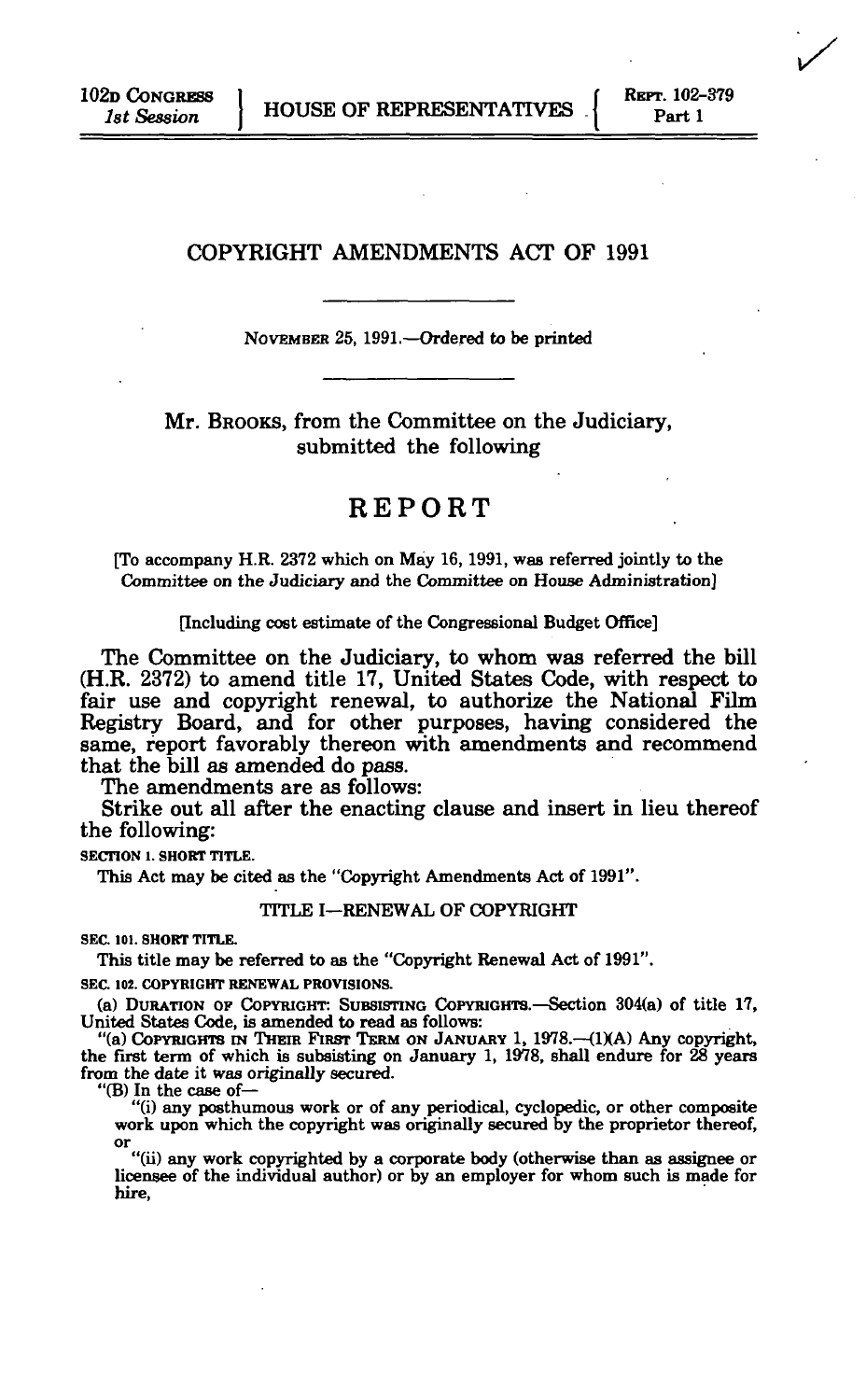**the proprietor of such copyright shall be entitled to a renewal and extension of the copyright in such work for the further term of 47 years.** 

**(C) In the case of any other copyrighted work, including a contribution by an individual author to a periodical or to a cyclopedic or other composite work—** 

**"(i) the author of such work, if the author is still living,** 

**"(ii) the widow, widower, or children of the author, if the author is not living, "(iii) the author's executors, if such author, widow, widower, or children are not living, or** 

**"(iv) the author's next of kin, in the absence of a will of the author,** 

**shall be entitled to a renewal and extension of the copyright in such work for a further term of 47 years.** 

**"(2XA) At the expiration of the original term of copyright in a work specified in paragraph (1XB) of this subsection, the copyright shall endure for a renewed and extended further term of 47 years, which—** 

**"(i) if an application to register a claim to such further term has been made to the Copyright Office within 1 year before the expiration of the original term of copyright, and the claim is registered, shall vest, upon the beginning of such further term, in the proprietor of the copyright who is entitled to claim the renewal of copyright at the time the application is made; or** 

**"(ii) if no such application is made or the claim pursuant to such application is not registered, shall vest, upon the beginning of such further term, in the person or entity that was the proprietor of the copyright as of the last day of the original term of copyright.** 

**"(B) At the expiration of the original term of copyright in a work specified in paragraph (IXC) of this subsection, the copyright shall endure for a renewed and extended further term of 47 years, which—** 

**"(i) if an application to register a claim to such further term has been made to the Copyright Office within 1 year before the expiration of the original term of copyright, and the claim is registered, shall vest, upon the beginning of such further term, in any person who is entitled under paragraph (IXC) to the renewal and extension of the copyright at the time the application is made; or** 

**"(ii) if no such application is made or the claim pursuant to such application is not registered, shall vest, upon the beginning of such further term, in any**  person entitled under paragraph (1)(C), as of the last day of the original term of **copyright, to the renewal and extension of the copyright.** 

**"(3XA) An application to register a claim to the renewed and extended term of copyright in a work may be made to the Copyright Office—** 

**(i) within 1 year before the expiration of the original term of copyright by any person entitled under paragraph (1) (B) or (C) to such further term of 47 years; and** 

**"(ii) at any time during the renewed and extended term by any person in whom such further term vested, under paragraph (2) (A) or (B), or by any successor or assign of such person, if the application is made in the name of such person.** 

**In the case of applications made under clause (i) for works not originally registered, the Register may, in accordance with regulations, require an original term registration as a condition to the registration for the renewed and extended term, except in the case of a Berne Convention work whose country of origin is not the United States.** 

**"(B) Such an application is not a condition of the renewal and extension of the** 

**copyright in a work for a further term of 47 years. (4XA) If an application to register a claim to the renewed and extended term of copyright in a work is not made within 1 year before the expiration of the original term of copyright in a work, or if the claim pursuant to such application is not registered, then a derivative work prepared under authority of a grant of a transfer or license of copyright that is made before the expiration of the original term of copyright, may continue to be used under the terms of the grant during the renewed and extended term of copyright without infringing the copyright, except that such use. does not extend to the preparation during such renewed and extended term of other derivative works based upon the copyrighted work covered by such grant.** 

**"(B) If an application to register a claim to the renewed and extended term of copyright in a work is made within 1 year before its expiration, and the claim is registered, the certificate of such registration shall constitute prima facie evidence as to the validity of the copyright during its renewed and extended term and of the facts stated in the certificate. The evidentiary weight to be accorded the certificate of a registration of a renewed and extended term of copyright made after the end of that 1-year period shall be within the discretion of the court.**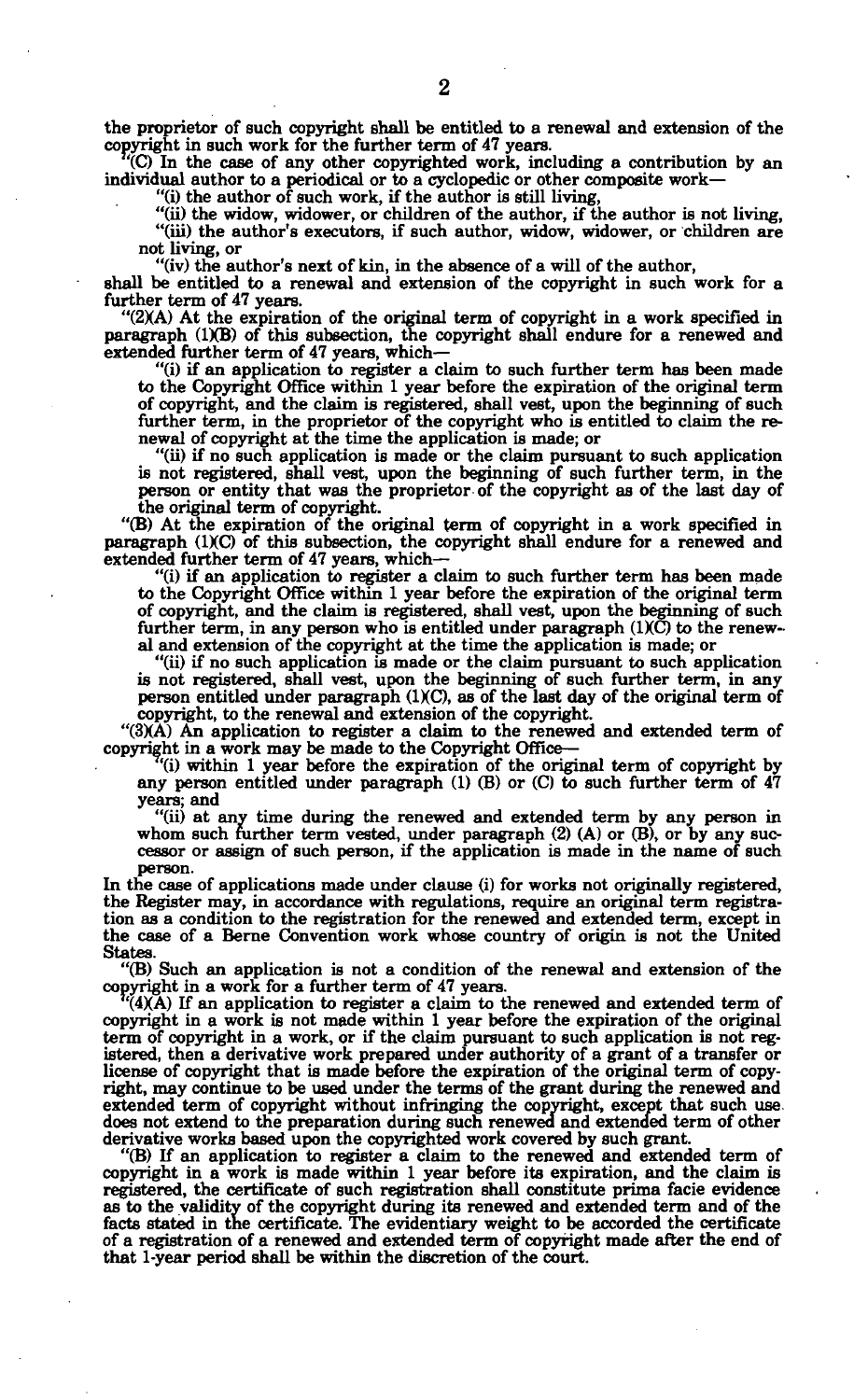"(C) If an application to register a claim in the first term of copyright is not made before expiration of the first term, the remedies of actual and statutory damages, attorney's fees, and seizure and forfeiture otherwise provided by sections 504, 505, and 509, respectively, shall not be available to the copyright owner for any act of infringement that commences before registration is made of a claim in the renewed and extended term of copyright, even if the infringing conduct continues after registration is made."

(b) LEGAL EFFECT OF RENEWAL OF COPYRIGHT UNCHANGED.—The renewal and extension of a copyright for a further term of 47 years as provided under paragraphs (1) and (2) of section 304(a) of title 17, United States Code, (as amended by subsection (a) of this section) shall have the same effect with respect to any grant, before the effective date of this section, of a transfer or license of the further term as did the renewal of a copyright before the effective date of this section under the law in effect at the time of such grant.

(c) CONFORMING AMENDMENT.—Section 304(c) of title 17, United States Code, is amended in the matter preceding paragraph (1) by striking "second proviso of subsection (a)" and inserting "subsection (a) $(1)(C)'$ .

(d) REGISTRATION PERMISSIVE.—Section 408(a) of title 17, United States Code, is amended by striking "At" and all that follows through "unpublished work," and inserting "At any time during the subsistence of the first term published or unpublished work in which the copyright was secured before January 1, 1978, and during the subsistence of any copyright secured on or after that date,".

(e) FALSE REPRESENTATION.—Section 506(e) of title 17, United States Code, is amended by inserting after "409," the following: "in the application for a renewal registration,".

(f) COPYRIGHT OFFICE FEES.—Section  $708(a)(2)$  of title 17, United States Code, is amended—

(1) by striking "in its first term"; and

(2) by striking "\$12" and inserting "\$20".

(g) EFFECTIVE DATE; COPYRIGHTS AFFECTED BY AMENDMENT.—(1) Subject to paragraphs (2) and (3), this section and the amendments made by this section shall take effect on the date of the enactment of this Act.

(2) The amendments made by this section shall apply only to those copyrights se-cured between January 1, 1963, and December 31, 1977. Copyrights secured before January 1, 1963, shall be governed by the provisions of section 304(a) of title 17, United States Code, as in effect on the day before the effective date of this section.

(3) This section and the amendments made by this section shall not affect any court proceedings pending on the effective date of this section.

#### TITLE II—NATIONAL FILM PRESERVATION

**SEC. 201. SHORT TITLE.** 

This title may be cited as the "National Film Preservation Act of 1991".

**SEC. 202. NATIONAL FILM REGISTRY OF THE LIBRARY OF CONGRESS.** 

The Librarian of Congress (hereinafter in this title referred to as the "Librarian") shall establish a National Film Registry pursuant to the provisions of this title, for the purpose of maintaining and preserving films that are culturally, historically, or aesthetically significant.

**SEC 203. DUTIES OF THE LIBRARIAN OF CONGRESS.** 

(a) STUDY OF FILM PRESERVATION.—(1) The Librarian shall, after consultation with the Board established pursuant to sectioin 204, conduct a study on the current state of film preservation and restoration activities, including the activities of the Library of Congress and the other major film archives in the United States. The Librarian shall, in conducting the study—

(A) take into account the objectives of the national film preservation program set forth in clauses (i) through (iii) of subsection  $(b)(1)(A)$ ; and

(B) consult with film archivists, eductors and historians, copyright owners, film industry representatives, including those involved in the preservation of film, and others involved in activities related to film preservation.

(2) Not later than 1 year after the date of the enactment of this Act, the Librarian shall submit to the Congress a report containing the results of the study conducted under paragraph (1).

(b) POWERS.—(1) The Librarian shall, after consultation with the Board, do the following:

(A) After completion of the study required by subsection (a), the Librarian shall, taking into account the results of the study, establish a comprehensive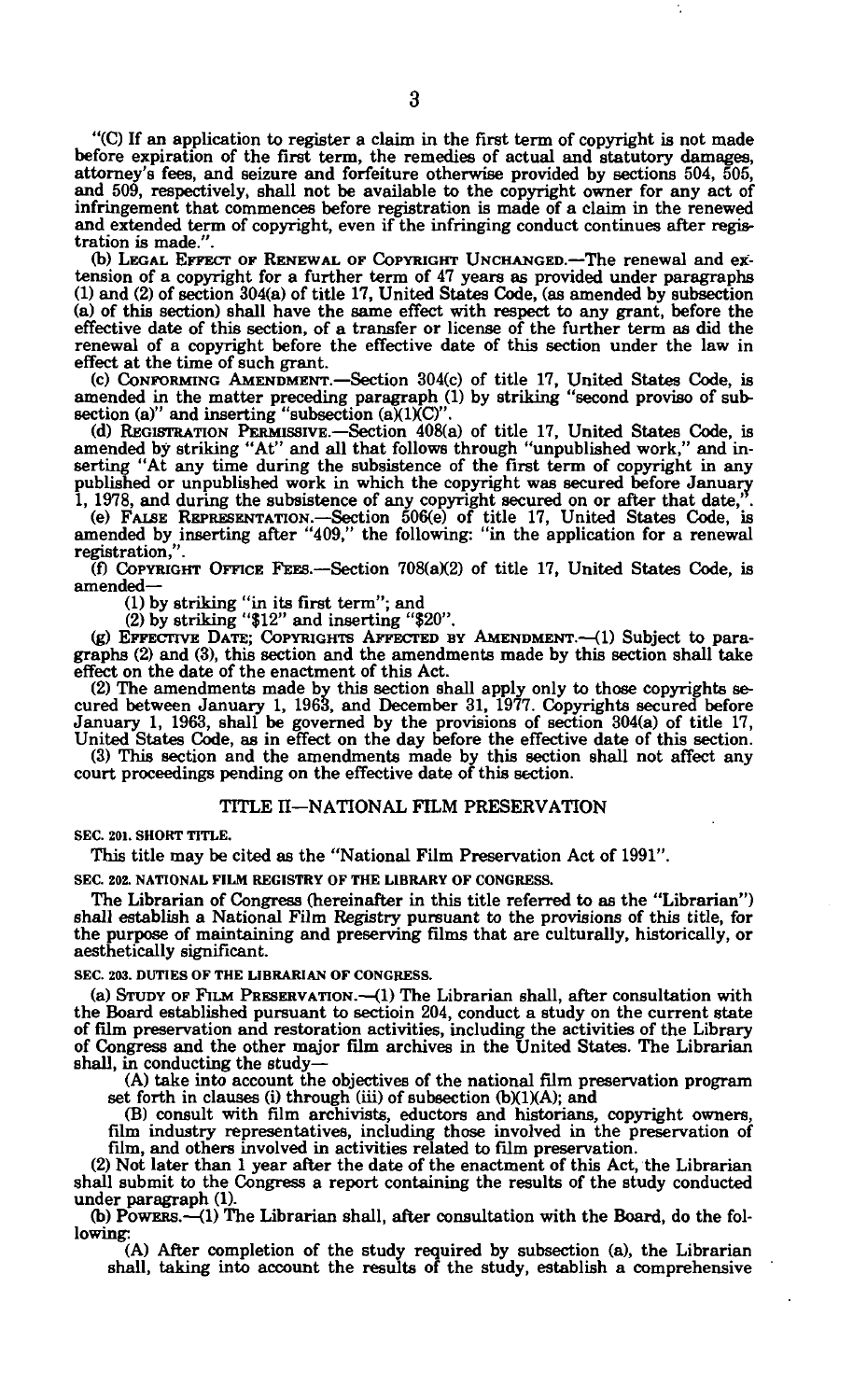**national film preservation program for motion pictures, in conjunction with other film archivists and copyright owners. The objectives of such a program shall include—** 

**(i) coordinating activities to assure that efforts or archivists and copyright owners, and others in the public and private sector, are effective and complementary;** 

**(ii) generating public awareness of and support for those activities; and** 

**(iii) increasing accessibility of films for educational purposes, and improving nationwide activities in the preservation of works in other media such as videotape.** 

**(B) The Librarian shall establish guidelines and procedures under which films may be included in the National Film Registry, except that no film shall be eligible for inclusion in the National Film Registry until 10 years after such film's first publication.** 

**(C) The Librarian shall establish procedures under which the general public may make recommendations to the Board regarding the inclusion of films in the National Film Registry.** 

**CD) The Librarian shall establish procedures for the examination by the Librarian of prints of films named for inclusion in the National Film Registry to determine their eligibility for the use of the seal of the National Film Registry under paragraph (3).** 

**(E) The Librarian shall determine which films satisfy the criteria established under subparagraph (B) and qualify for inclusion in the National Film Registry, except that the Librarian shall not select more than 25 films each year for inclusion in the Registry.** 

**(2) The Librarian shall publish in the Federal Register the name of each film that is selected for inclusion in the National Film Registry.** 

**(3) The Librarian shall provide a seal to indicate that a film has been included in the National Film Registry and is the Registry version of that film.** 

**(4) The Librarian shall publish in the Federal Register the criteria used to determine the Registry version of a film.** 

**(5) The Librarian shall submit to the Congress a report, not less than once every two years, listing films included in the National Film Registry and describing the activities of the Board.** 

(c) SEAL.-The seal provided under subsection (b)(3) may be used on any copy of **the Registry version of a film. Such seal may be used only after the Librarian has examined and approved the print from which the copy was made. In the case of copyrighted works, only the copyright owner or an authorized licensee of the copyright may place or authorize the placement of the seal on a copy of a film selected for inclusion in the National Film Registry, and the Librarian may place the seal on any print or copy of the film that is maintained in the National Film Registry Collection of the Library of Congress. The person authorized to place the seal on a copy of a film selected for inclusion in the National Film Registry may accompany such seal with the following language: "This film is included in the National Film Registry, which is maintained by the Library of Congress, and was preserved under the National Preservation Act of 1991.".** 

**(d) DEVELOPMENT OF STANDARDS.—The Librarian shall develop standards or guidelines by which to assess the preservation or restoration of films that will qualify films for use of the seal under this section.** 

#### **SEC. 204. NATIONAL FILM PRESERVATION BOARD.**

**(a) NUMBER AND APPOINTMENT.—(1) The Librarian shall establish in the Library of Congress a National Film Preservation Board to be comprised of up to 18 members, who shall be selected by the Librarian in accordance with the provisions of this section. Subject to subparagraphs (C) and (O), the Librarian shall request each organization listed in subparagraphs (A) through (P) to submit to the Librarian a list of not less than 3 candidates qualified to serve as a member of the Board. Except for the members-at-large appointed under paragraph (2), the Librarian shall appoint 1 member from each such list submitted by such organizations, and shall designate from that list an alternate who may attend those meetings to which the individual appointed to the Board cannot attend. The organizations are the following:** 

**(A) The Academy of Motion Pictures Arts and Sciences.** 

**(B) The Directors Guild of America.** 

**(C) The Writers Guild of America. The Writers Guild of America East and the Writers Guild of America West shall each nominate not less than 3 candidates,**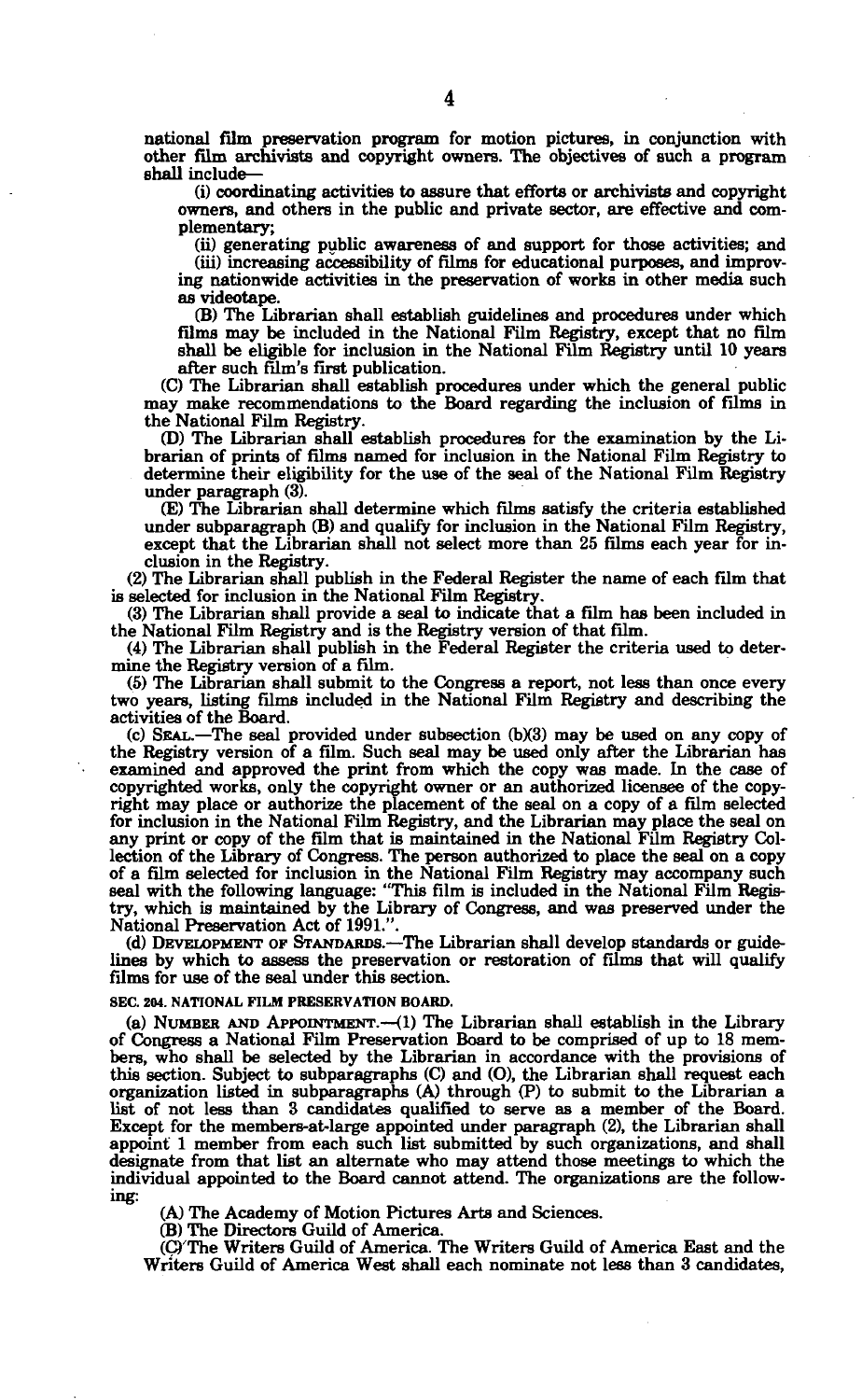and a representative from 1 such organization shall be selected as the member and a representative from the other such organization as the alternative.

(D) The National Society of Film Critics.

(E) The Society for Cinema Studies.

(F) The American Film Institute.

(G) The Department of Theatre, Film and Television of the College of Fine Arts at the University of California, Los Angeles.

(H) The Department of Film and Television of the Tisch School of the Arte at New York University.

(I) The University Film and Video Association.

(J) The Motion Picture Association of America.

(K) The National Association of Broadcasters.

(L) The Alliance of Motion Picture and Television Producers.

(M) The Screen Actors Guild of America.

(N) The National Association of Theater Owners.

(O) The American Society of Cinematographers and the International Photographers Guild, which shall jointly submit 1 list of candidates from which a member and alternate will be selected.

(P) The United States members of the International Federation of Film Archives.

(2) In addition to the Members appointed under paragraph (1), the Librarian shall appoint up to 2 members-at-large. The Librarian shall select the at-large members from names submitted by organizations in the film industry, creative artists, producers, film preservation organizations, academic institutions with the film study programs, and others with knowledge of copyright law and of the importance, use, and dissemination of films. The Librarian shall, in selecting 1 such member-at-large, give preference to individuals who are commercial film archivists. The Librarian shall also select from the names submitted under this paragraph an alternate for each member-at-large, who may attend those meetings to which the member-atlarge cannot attend.

(b) CHAIRPERSON.—The Librarian shall appoint 1 member of the Board to serve as Chairperson.

 $(c)$  TERM OF OFFICE. $-(1)$  The term of each member of the Board shall be 3 years, except that there shall be no limit to the number of terms that any individual member may serve.

(2) A vacancy in the Board shall be filled in the manner in which the original appointment was made under subsection (a), except that the Librarian may fill the vacancy from a list of candidates previously submitted by the organization or organizations involved. Any member appointed to fill a vacancy before the expiration of the term for which his or her predecessor was appointed shall be appointed only for the remainder of such term.

(d) QUORUM.—9 members of the board shall constitute a quorum but a lesser number may hold hearings.

(e) BASIC PAY.—Members of the Board shall serve without pay. While away from their home or regular places of business in the performance of functions of the Board, members of the board shall be allowed travel expenses, including per diem in lieu of subsistence, in the same manner as persons employed intermittently in Government service are allowed expense under section 5701 of title 5, United States Code. Code. *\* 

(f) MEETINGS.—The Board shall meet at least once each calendar year. Meetings shall be at the call of the Librarian.

(g) CONFLICT OF INTEREST.—The Librarian shall establish rules and procedures to address any potential conflict of interest between a member of the Board and the responsibilities of the Board. *\* 

**SEC. 205. RESPONSIBILITIES AND POWERS OF BOARD.** 

(a) IN GENERAL.—The Board shall review nominations of films submitted to it for inclusion in the National Film Registry and shall consult with the Librarian, as provided in section 203, with respect to the inclusion of such films in the Registry and the preservation of these and other films that are culturally, historically, or aesthetically significant.

(b) NOMINATION OF FILMS.—The Board shall consider, for inclusion in the National Film Registry, nominations submitted by the general public as well as representatives of the film industry, such as the guilds and societies representing actors, directors, screenwriters, cinematographers and other creative artists, producers, film critics, film preservation organizations, and representatives of academic institutions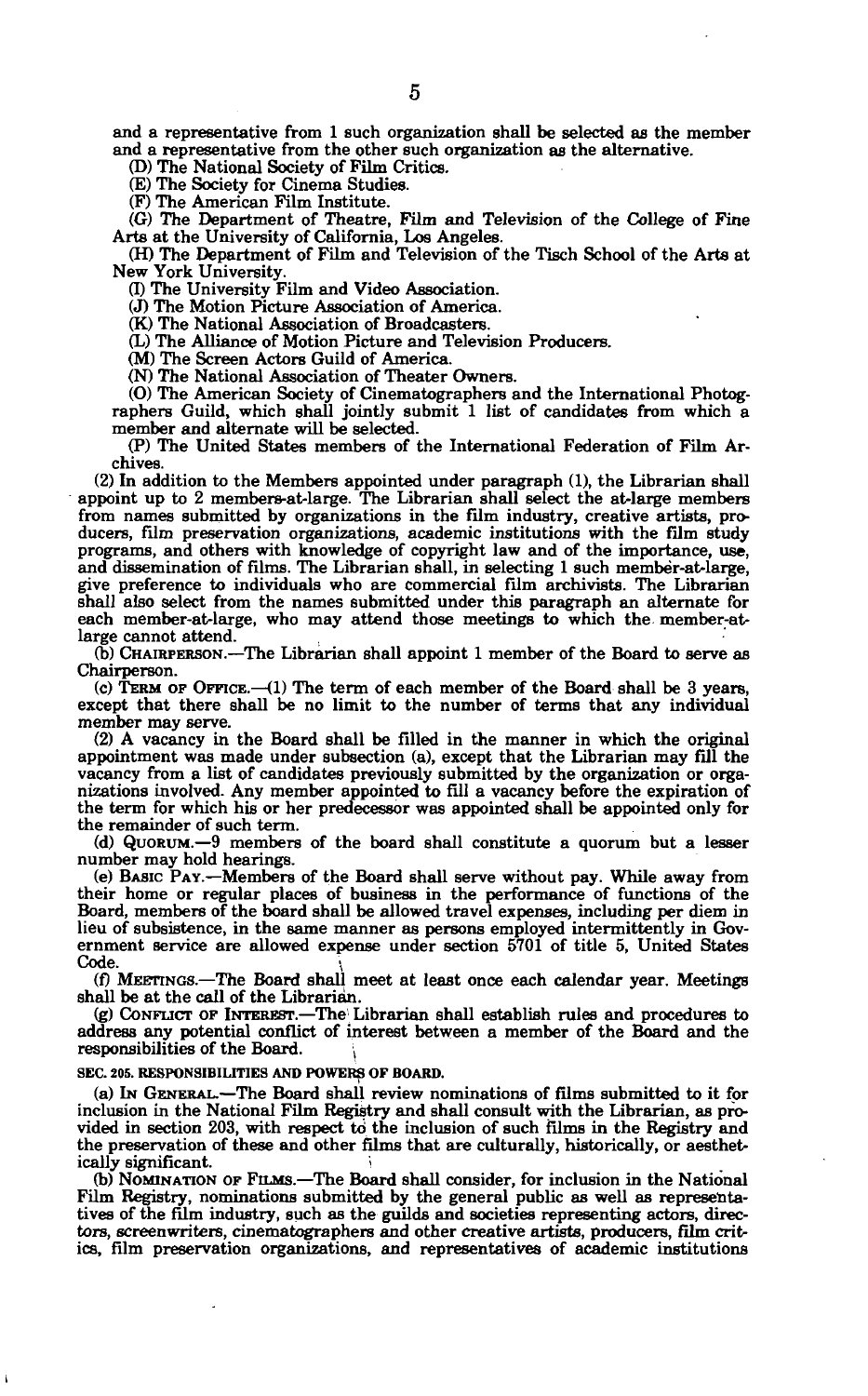with film study programs. The Board shall nominate not more than 25 films each year for inclusion in the Registry.

(c) GENERAL POWERS.—The Board may, for the purpose of carrying out its duties, hold such hearings, sit and act at such times and places, take such testimony, and receive such evidence, as the Librarian and the Board considers appropriate.

#### **SEC. 206. NATIONAL FILM REGISTRY COLLECTION OF THE LIBRARY OF CONGRESS.**

(a) ACQUISITION OF ARCHIVAL QUALITY COPIES.—The Librarian shall endeavor to obtain, by gift from the owner, an archival quality copy of the Registry version of each film included in the National Film Registry. Whenever possible the Librarian shall endeavor to obtain the best surviving materials, including preprint materials.

(b) ADDITIONAL MATERIALS.—The Librarian shall endeavor to obtain, for educational and research purposes, additional materials related to each film included in the National Film Registry, such as background materials, production reports, shooting scripts (including continuity scripts) and other similar materials.

(c) PROPERTY OF UNITED STATES.—All copies of films on the National Film Registry that are received by the Librarian and other materials received by the Librarian under subsection (b) shall become the property of the United States Government, subject to the provisions of title 17, United States Code.

(d) NATIONAL FILM REGISTRY COLLECTION.—All copies of films on the National Film Registry that are received by the Librarian and all materials received by the Librarian under subsection (b) shall be maintained in a special collection in the Library of Congress to be known as the "National Film Registry Collection of the Library of Congress". The Librarian shall, by regulation, a scholarly and research purposes.

#### **SEC. 207. SEAL OF THE NATIONAL FILM REGISTRY.**

(a) USE OF THE SEAL.—(1) No person shall knowingly distribute or exhibit to the public a version of a film which bears the seal described in section 203(b)(3) if such film—

(A) is not included in the National Film Registry; or

(B) is included in the National Film Registry, but such copy was not made from a print that was examined and approved for the use of the seal by the Librarian under section 203(c)..

 $(2)$  No person shall knowingly use the seal described in section  $203(b)(3)$  to promote any version of a film other than a Registry version.

 $(b)$  EFFECTIVE DATE OF THE SEAL.—The use of the seal described in section 203 $(b)$ (3) shall be effective for each film after the Librarian publishes in the Federal Register the name of that film as selected for inclusion in the National Film Registry.

#### **SEC. 208. REMEDIES.**

(a) JURISDICTION.—The several district courts of the United States shall have jurisdiction, for cause shown, to prevent and restrain violations of section 207(a).

(b) RELIEF.—(1) Except as provided in paragraph (2), relief for a violation of section 207(a) shall be limited to the removal of the seal of the national Film Registry from the film involved in the violation.

(2) In the case of a pattern or practice of the willful violation of section 207(a), the United States district courts may order a civil fine of not more than \$10,000 and appropriate injunctive relief.

#### **SEC. 209. LIMITATIONS OF REMEDIES.**

The remedies provided in section 208 shall be the exclusive remedies under this title, or any other Federal or State law, regarding the use of the seal described in section  $203(b)(3)$ .

#### **SEC. 210. STAFF OF BOARD; EXPERTS AND CONSULTANTS.**

(a) STAFF.—The Librarian may appoint and fix the pay of such personnel as the Librarian considers appropriate to carry out this title.

(b) EXPERTS AND CONSULTANTS.—The Librarian may, in carrying out this title, procure temporary and intermittent services under section 3109(b) of title 5, United States Code, but at rates for individuals not to exceed the daily equivalent of the maximum rate of basic pay payable for GS-15 of the General Schedule. In no case may a member of the Board be paid as an expert or consulta

## **SEC. 211. DEFINITIONS.**

As used in this title—

(1) the term "Librarian" means the Librarian of Congress; (2) the term "Board" means the National Film Preservation Board;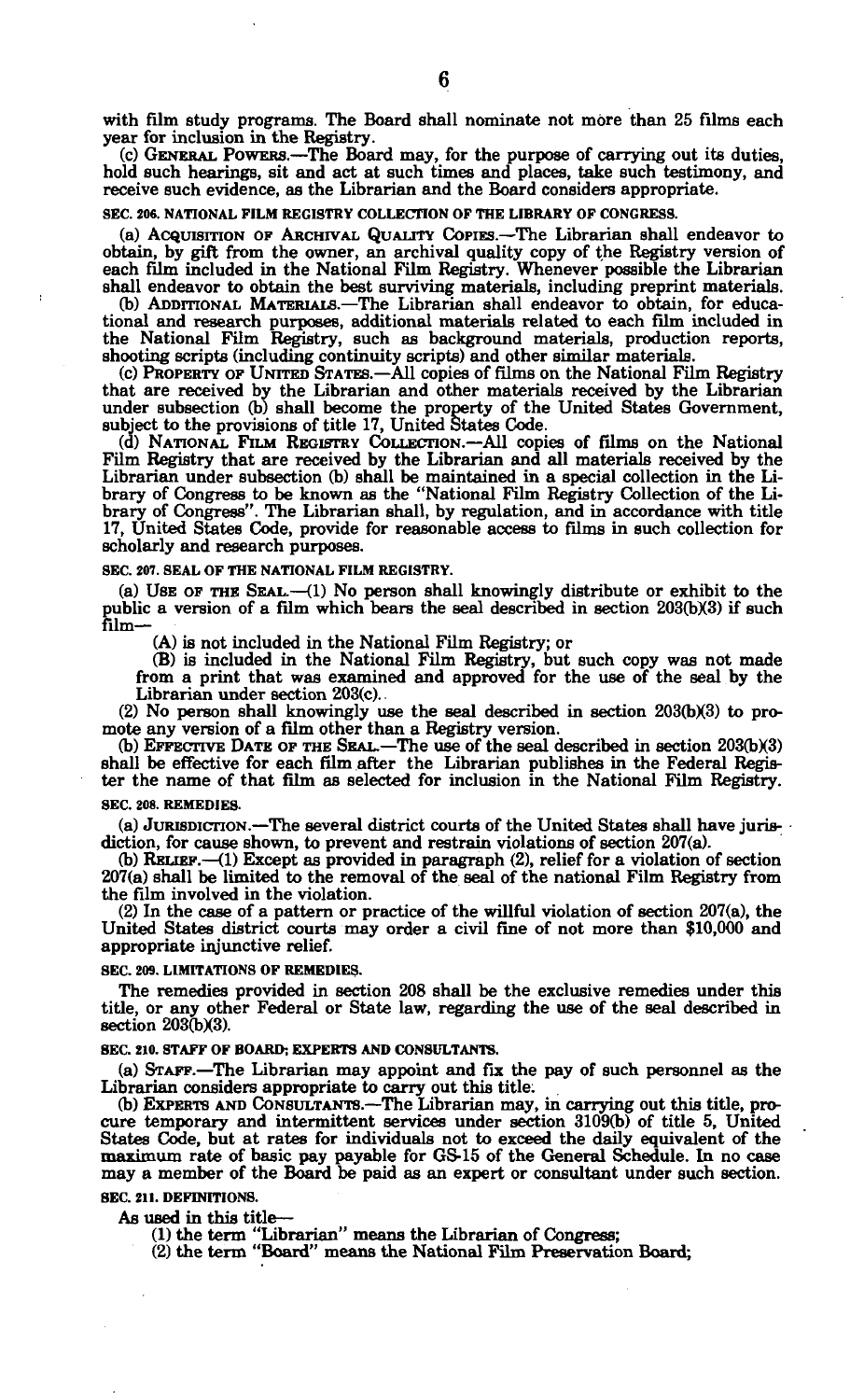(3) the term "film" means a "motion picture" as defined in section 101 of title 17, United States Code, except that such term does not include any work not originally fixed on film stock, such as a work fixed on videotape or laser disks;

(4) the term "publication" means "publication" as defined in section 101 of title 17, United States Code; and

(5) the term "Registry version" means, with respect to a film, the version of the film first published, or as complete a version as the bona fide preservation and restoration activities by the Librarian, an archivist other than the Librarian, or the copyright owner can compile in those cases where the original material has been irretrievably lost.

**SEC. 212. AUTHORIZATION OP APPROPRIATIONS.** 

There are authorized to be appropriated to the Librarian to carry out the purposes of this title—

(1) \$300,000 for fiscal year 1992, and

(2) \$300,000 for each of the fiscal years 1993 and 1994, plus such additional amount, for each such fiscal year, as reflects any increase in the Consumer Price Index, as determined by the Secretary of Labor, occurring since the beginning of fiscal year 1992.

#### **SEC. 213. EFFECTIVE DATE.**

The provisions of this title shall apply to any copy of any film, including those copies of films selected for inclusion in the National Film Registry under the National Film Preservation Act of 1988, except that any film so selected under such Act shall be deemed to have been selected for the National Film Registry under this title.

#### **SEC. 214. REPEAL.**

The National Film Preservation Act of 1988 (2 U.S.C. 178 and following) is repealed.

Amend the title so as to read: "A bill to amend title 17, United States Code, with respect to copyright renewal, to reauthorize the National Film Preservation Board, and for other purposes.".

## EXPLANATION OF AMENDMENT

Inasmuch as H.R. 2372 was ordered reported with a single amendment in the nature of a substitute, the contents of this report constitute an explanation of that amendment.

#### PURPOSE OF THE LEGISLATION

The purpose of the Copyright Amendments Act of 1991 is twofold, reflected in the two titles. Title I is entitled the Copyright Renewal Act of 1991, and Title II is entitled the National Film Preservation Act of 1991.

The purpose of Title I is to allow automatic renewal of copyright in works eligible for renewal between the years 1991 and 2005. The renewal provisions are revised prospectively to prevent forfeitures for failure to register, without eliminating the copyright renewal term and without impairing existing "expectancies" (contingent renewal rights) or contractual interests in them. Renewal of copyright will occur automatically. Registration of renewal claims is made voluntary rather than mandatory. Registration would sometimes determine the person entitled to the renewal term and there are strong incentives to register renewal applications.

The purpose of Title II is to reauthorize the film preservation activities of the Library of Congress and the National Film Preservation Board for a period of three years. The Act will assure that films of important cultural, historical, and aesthetic significance to our country are preserved. It will further promote film as an art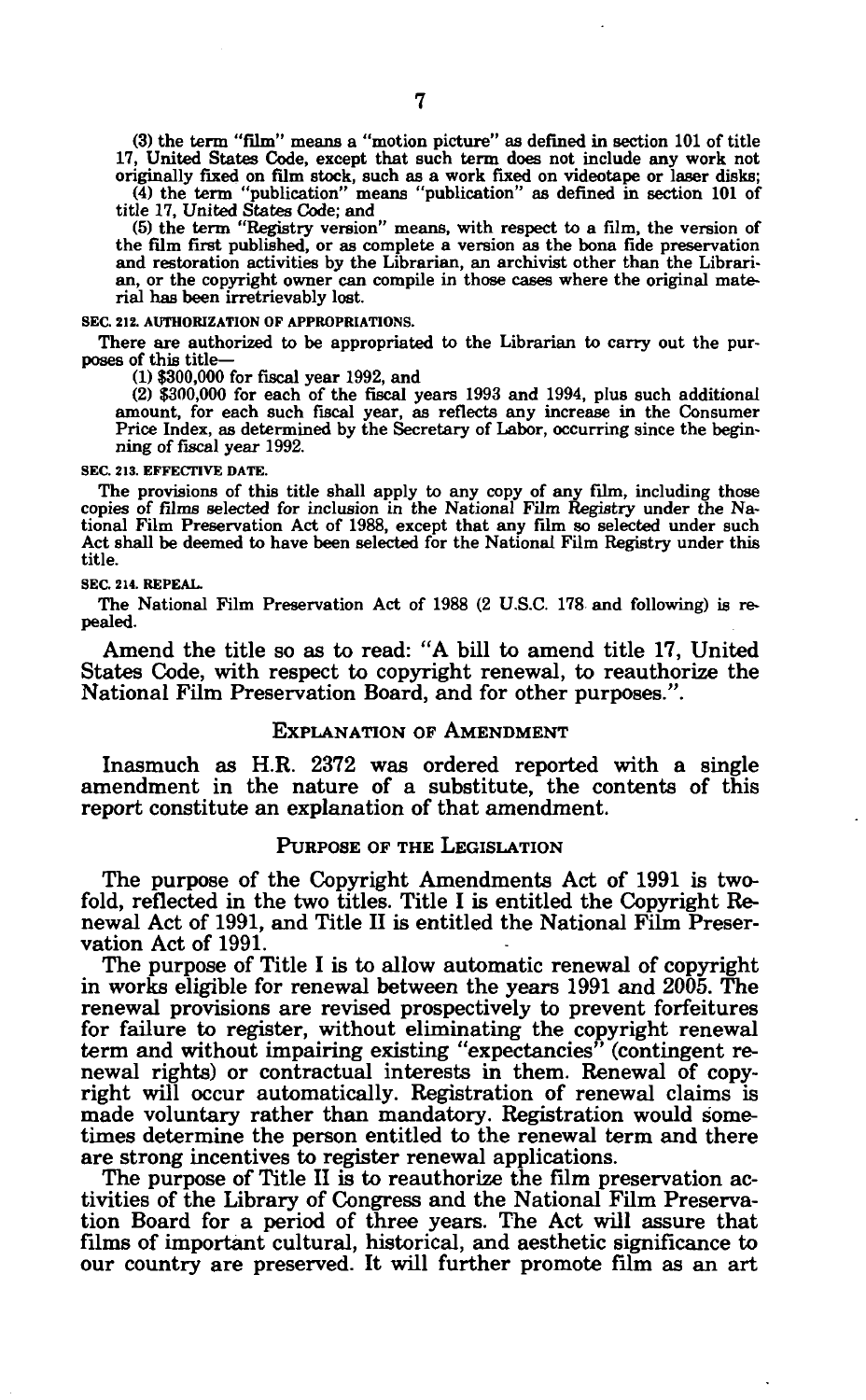form and improve public awareness of the need to safeguard our nation's motion pictures.

As introduced, H.R. 2372 was a three-title bill. The title relating to the fair use of unpublished copyrighted works (originally Title I) was deleted during Subcommittee consideration of the bill.

#### **HEARINGS**

The Subcommittee on Intellectual Property and Judicial Administration, to which the bill was referred, held four days of hearings on H.R. 2372.»

On May 30, 1991, the Subcommittee held a hearing on Title I of H.R. 2372, as introduced, relating to the subject of fair use of unpublished works. Testimony was received from a panel of witnesses representing publishing interests (Floyd Abrams, Esquire, on behalf of the Authors Guild; Ms. Kati Marton, an author; Mark Morrill, Esquire, on behalf of the American Association of Publishers; and Kenneth M. Vittor, Esquire, on behalf of the Magazine Publishers of America) and a panel representing the interests of computer companies (James M. Burger, Esquire, Apple Computer, Inc.; and William Neukom, Esquire, on behalf of the Software Publishers Association).

On June 6, 1991, a second day of hearings was held on Title I, with testimony being received from Scott Turow, Esquire (also an author); the Register of Copyrights (Mr. Ralph Oman); and a panel of diverse interests (Edward J. Black, Esquire, on behalf of the Computer and Communications Industry Association; August W. Steinhilber on behalf of the Educators' Ad Hoc Committee on Copyright Law; Professor Shira Perlmutter, School of Law, Catholic University; and Robert C. Waggoner, Video Services Monitoring Services of America, Inc.). Several of the witnesses testified about other provisions in H.R. 2372.

On June 12, 1991, the Subommittee held a hearing on the National Film Preservation Act of 1991. The following witnesses testified before the Subcommittee: Dr. James Billington, the Librarian of Congress; Ms Fay Kanin, Chairperson of the National Film Preservation Board; Mr. Nicholas Counter III, the President of the Alliance of Motion Picture and Television Producers (AMPTP), who testified on behalf of AMPTP and the Motion Picture Association of America, Inc.; Mr. Elliot Silverstein, the Chairman of the President's Committee of the Directors Guild of America; and Mr. Brian Walton, the Executive Director of Writer's Guild West.

On June 20, 1991, the Subcommittee conducted a hearing on the subject of copyright renewal. Testimony was received from Mr. Morton Gould, President, American Society of Composers, Authors and Publishers; Ms. Frances President, President of Broadcast Music, Inc., accompanied by Mrs. Jacqueline Byrd, widow of BMI songwriter Robert Byrd; Mr. George David Weiss, President, Songwriters' Guild; Erwin Karp, Esquire, on behalf of the Committee for Literary Property Studies; and Mr. Vincent Candilora, President, SESAC.

<sup>&</sup>lt;sup>1</sup> See Hearings on the Copyright Amendments Act of 1991 Before the Subcomm. on Intellectual Property and Judicial Administration of the House Comm. on the Judiciary, 102nd Cong., 1st Sess. (1991) [hereinafter referred to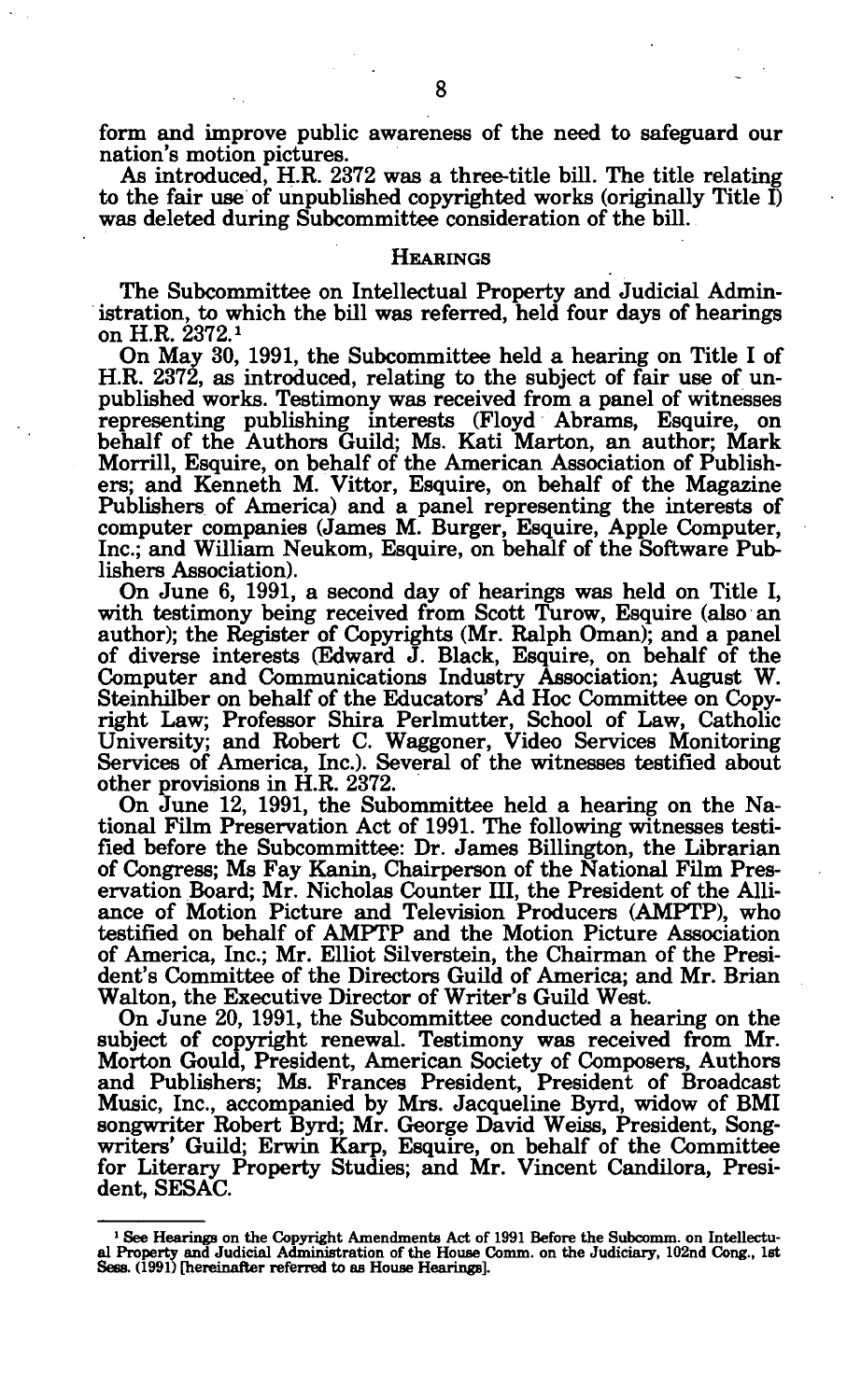#### COMMITTEE VOTE

On November 19, 1991, a reporting quorum being present, the Committee on the Judiciary ordered H.R. 2372 reported to the House by voice vote, as amended by an amendment in the nature of a substitute.

#### **DISCUSSION**

#### I. LEGISLATIVE HISTORY

H.R. 2372 was introduced on May 16, 1991, and was jointly referred to the Committees on the Judiciary and House Administration due to shared jurisdiction of Title II of the bill.

Based on an extensive record compiled during four days of hearings, the Subcommittee on Intellectual Property and Judicial Administration marked up H.R. 2372 on October 1, 1991. After adoption of an amendment in the nature of a substitute, the bill was reported favorably to the full Committee, a quorum of Members being present.

On November 19, 1991, the full Committee marked up H.R. 2372 and, a quorum of Members being present, approved the amendment in the nature of a substitute and favorably reported the bill by voice vote.

#### BACKGROUND

#### TITLE I—RENEWAL OF COPYRIGHT

Title I amends the copyright law by eliminating the current requirement that a renewal registration must be filed with the Copyright Office to get a second term of copyright protection for works copyrighted before January 1, 1978.

Beginning with the first Federal copyright law, enacted more than 200 years ago, Congress divided the term of United States copyright into two separate periods. Under the 1909 Act, the first term lasted for 28 years. If the copyright owner renewed the work with the Copyright Office during the 28th year, the copyright was extended for another 28 year term, that is, a total of 56 years of protection. But if the copyright owner failed to file for renewal within the 28th year of the first term, the copyright terminated, and the work went into the public domain.

This renewal registration system was left intact by the 1976 general revision of the copyright law for works copyrighted before 1978.<sup>2</sup>

During the 1976 revision, educators and scholars voiced concerns that keeping works out of the public domain by extending the duration of copyright protection would limit access to valuable materials. In 1976 Congress weighed these concerns against the rights of authors and on balance found in favor of extending the term of protection but retaining the renewal provisions of the 1909 law. Congress also accepted the longer term for works then in existence by extending the second term by nineteen years.

<sup>&</sup>lt;sup>2</sup> See Public Law 94-553, 90 Stat. 2541 (Oct. 19, 1976). For further background about the histo**ry of copyright renewal, see id. (statement of Ralph Oman, Register of Copyrights).**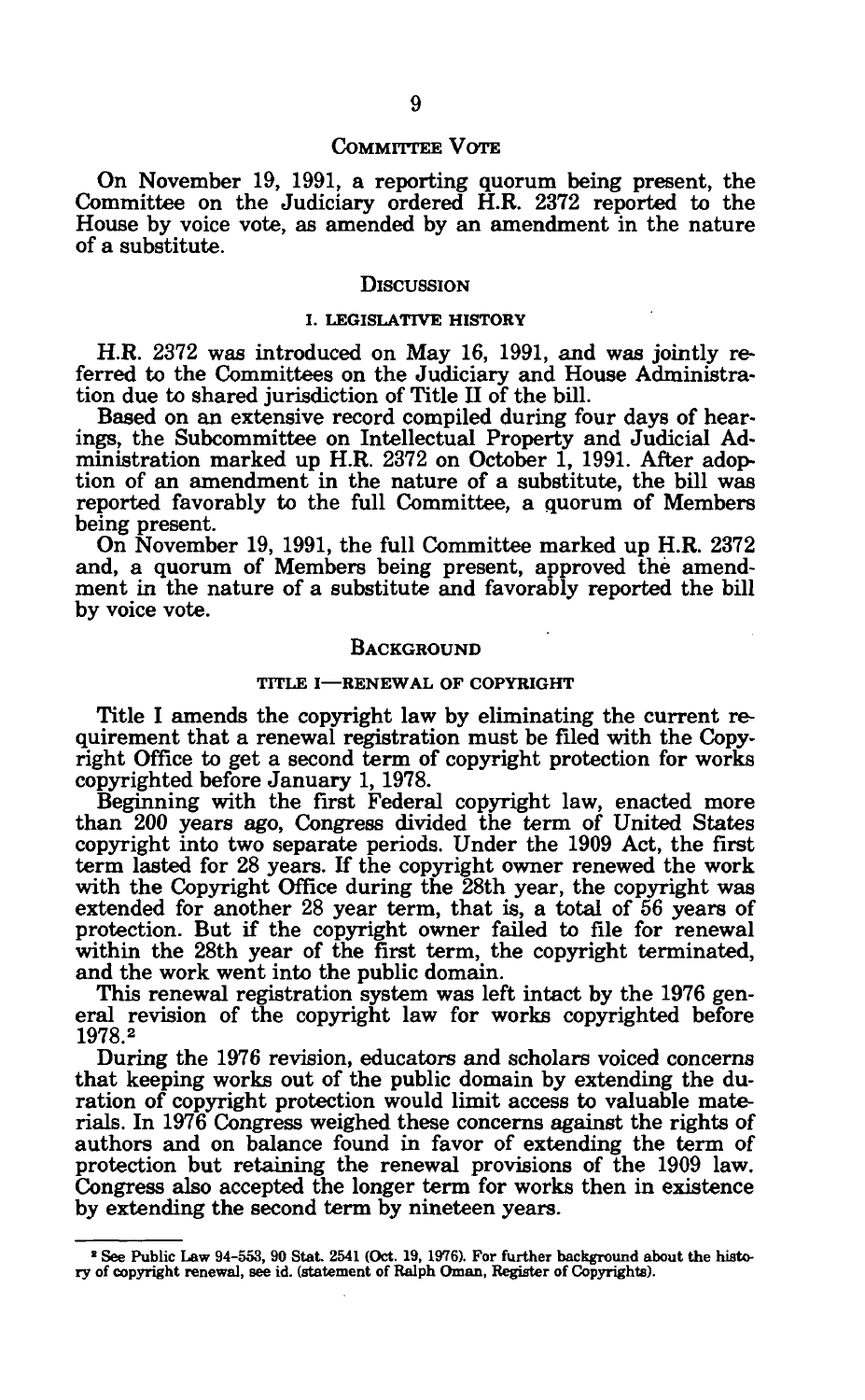During consideration of the 1976 Copyright Act, the Senate and House Reports both called the renewal provision "one of the worst features of the present copyright law. \* \* \* A substantial burden and expense, this unclear and highly technical requirement results in incalculable amounts of unproductive works. In a number of cases it is the cause of inadvertent and unjust loss of copyright."<sup>3</sup>

Although the 1976 Copyright Act eliminated the renewal system for all works created on or after January 1, 1978, the renewal system was retained for works in which Federal copyright subsisted on December 31, 1977 except that the second term of copyright was extended to 47 years, giving a total of 75 years protection for copyrights that were renewed. The 1976 Copyright Act therefore gave authors or owners of copyrights nineteen years longer protection than they were entitled to prior to enactment of the Act. This extension of term was significant.

In the years preceding the 1976 Act, no one seriously proposed an automatic renewal system that would not impair existing contracts. Congress concluded in 1976 that elimination of the renewal provisions for subsisting copyrights would harm the existing expectations and contractual relations based on the renewal provision. Congress decided that the potential impairment of contractual rights was too risky, on statutory and constitutional grounds. It therefore retained the renewal system for pre-1978 works, while establishing a single, continuous term for post-1977 works.<sup>4</sup>

Under current law and practice, the Copyright Office makes it abundantly clear to copyright holders that "\* \* \* if renewal registration is not made within the statutory time limits, these copyrights will expire at the end of their first terms, and protection will be lost permanently."<sup>5</sup>

Yet, the renewal provision is still "a trap for the unwary author" <sup>6</sup> of previously registered and published copyrighted works. The Copyright Office does not send authors a reminder that the end of the first term is approaching and that expiration of protection will occur if a timely renewal application is not filed. In unfortunate situations, failure to renew occurs, resulting in loss of the only source of income for authors and their families.<sup>7</sup> Many authors and their heirs are unaware of the renewal requirements that demand careful record-keeping and monitoring in order to file a renewal application in the twenty-eighth year for each registered copyrighted work. In addition, many authors or their heirs rely on agents or publishers who may inadvertently forget to file timely renewal registrations.

Statistics provided to the Committee by the Copyright Office reveal that a fairly low percentage of copyright owners renew their works. In 1988, 44,589 applications for renewal were filed with the Office, renewal approximately 20 percent of the copyrights eligible

**<sup>»</sup> S. Rept. 94-473, 94th Cong. 1st Seas. 117-118 (1975); H. Rept. 94-1476, 94th Cong., 2d Sess.** 

<sup>134 (1976).&</sup>lt;br>
• See House Hearings, supra note 1 (statement of Irwin Karp).<br>
• Comphasis in original text). Circular 15t (Extension of Copyright Terms), Copyright Office,<br>
Library of Congress (April 1991).<br>
• Letter to Hono

**See House Hearings, supra note 1 (statement of Jacqueline Byrd, widow of BMI songwriter Robert Byrd who wrote the song "Little Bitty Pretty One ).**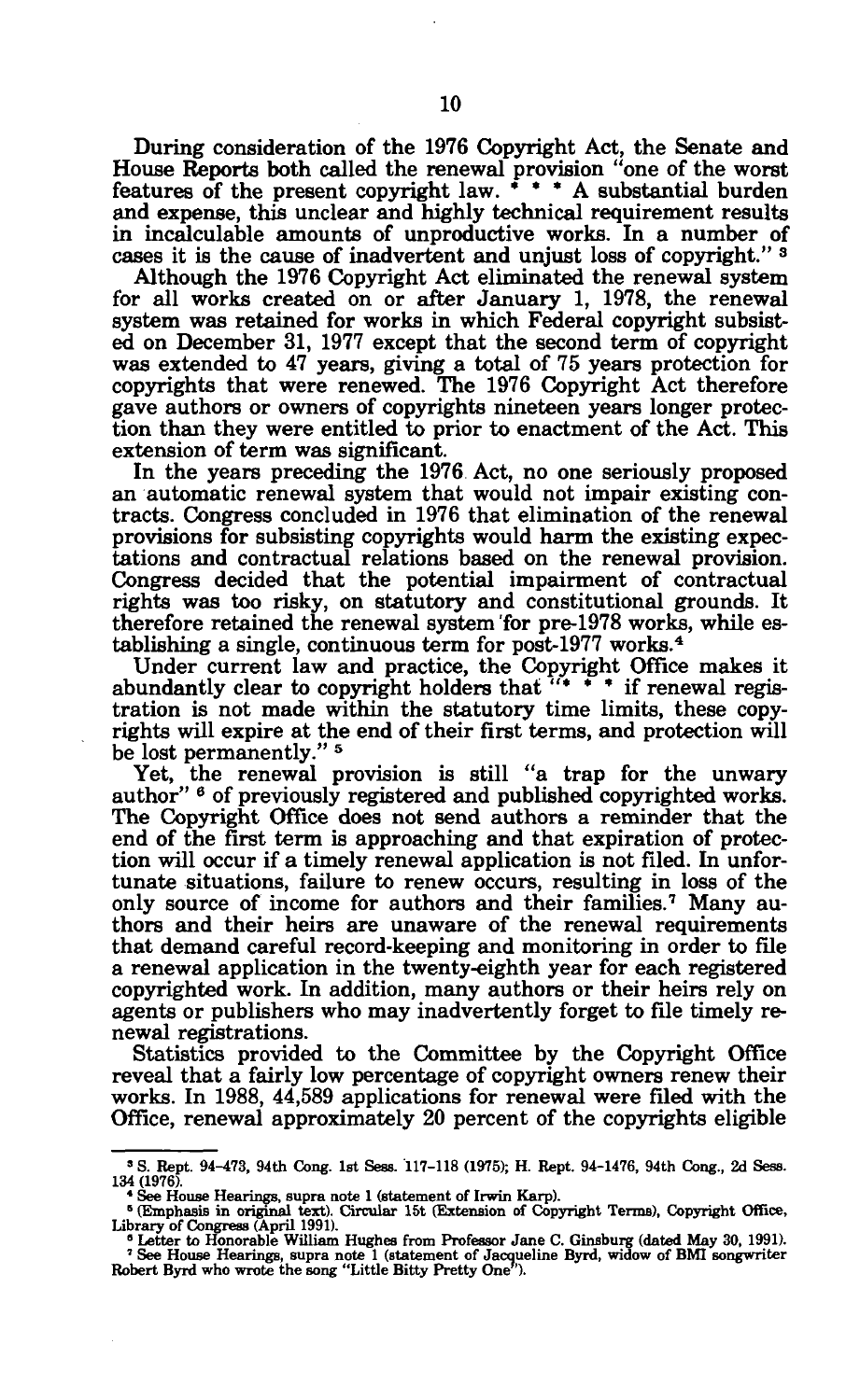for renewal in that year. In 1989, only 38,417 applications were received, representing approximately a 17 percent renewal rate. In 1990, 52,298 applications were filed renewing approximately 22 percent of the copyrights eligible for renewal that year.<sup>8</sup>

Classes of works with consistently higher levels of renewals include books, periodicals, musical compositions and motion pictures. Works with an exceeding low level of renewal are technical drawings, photos, lectures, and commercial prints and labels. The renewal statistics do not tell the whole story because there are many, many published works that were never registered in the first place. Under current law, these works do not even qualify for a renewal application.

In the view of the Committee, it is clear that there are many thousands of works—including, but not limited to, independently made motion pictures, photographs, dramas, maps and music—that have been abandoned by their original owners and would never be renewed under any circumstance.

Automatic renewal, without conditions, would have the effect of stemming the flow of works into the public domain at the conclusion of the initial term of copyright protection. As explained by a respected professor of copyright law: "if the past is any guide, thousands of works which otherwise would have become available for general, unrestricted public use each year would remain subject to copyright for an additional 47-year term." <sup>9</sup> Another law professor agreed:

The test of any copyright bill should be whether it benefits the public interest. The present bill benefits a few private interests, but not the public interest. It provides continued copyright protection for works that would otherwise be in the public domain because the copyright owners do not prefer for them to remain under copyright.<sup>10</sup>

In order to protect the public interest, the proposed legislation was amended by the Committee to provide a very strong inducement to file either an original term or renewal registration. If no registration occurs, users may use the copyrighted work without fear of paying monetary damages or attorneys fees.

A balanced approach—one that is typical for this Committee—is sought.

The framers of the United States Constitution assigned to Congress, as the most politically representative of the three branches of government, the role of defining the scope of the limited monopolies granted to authors in exchange for public access to their writings. The constitutional clause authorizing the Congress to enact a copyright statute reflects the understanding that property rights, properly limited, will benefit the public at large. The source of Congress' authority to enact copyright laws is Article I, section 8, clause 8, which empowers Congress "to Promote the Progress of Science \* \* \* by securing for limited Times to Authors \* \* \* the exclusive Right to their Writings.\* \* \*"

**<sup>8</sup> See id. (appendix to statement of Ralph Oman, Register of Copyrights).** 

<sup>&</sup>lt;sup>9</sup> Letter to Honorable William Hughes from Professor Peter Jaszi (dated Oct. 6, 1991).

**<sup>10</sup> House Hearings, supra note 1 (statement of Professor L. Ray Patterson).**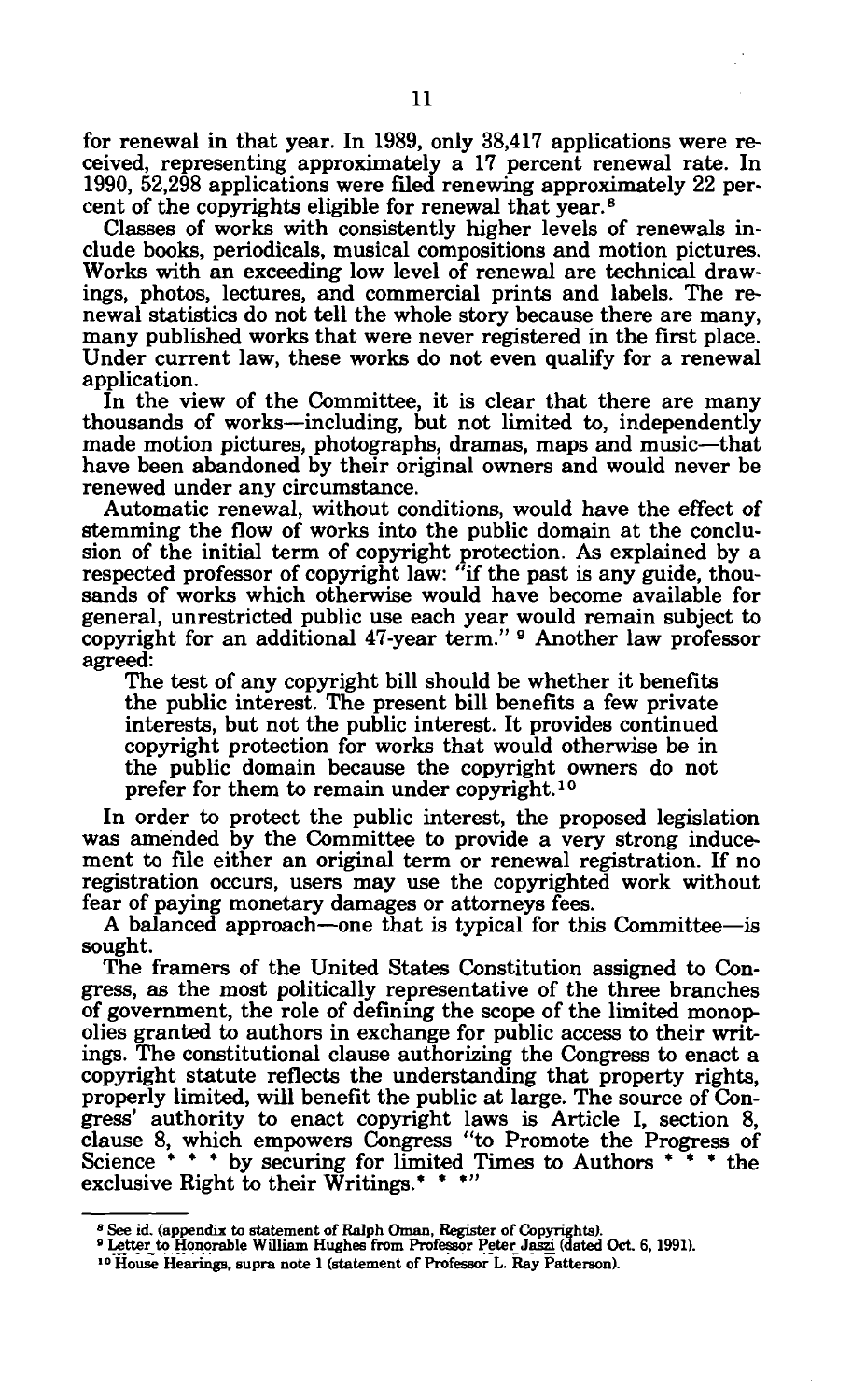The U.S. Supreme Court has consistently confirmed the requirement of balance in the exercise of Congress' constitutional mandate. In 1984 the Court stated that the monopoly privileges that Congress may confer "\* \* \* are neither unlimited nor primarily designed to provide a private special benefit. Rather, the limited grant is a means by which an important public purpose may be achieved." *Sony Corp.* v. *Universal City Studios, Inc.,* 464 U.S. 417, 429 (1984). The intellectual property clause, to quote from a unanimous Court. "\* \* \* reflects a balance between the need to encourage innovation and the avoidance of monopolies, which stifle competition without any concomitant advance in the 'Progress of Science and [the] useful Arts'". *Bonito Boats, Inc.* v. *Thunder Craft Boats, Inc.,* 489 U.S. 141, 146 (1989). Quite recently, the Court reiterated that "the primary objective of copyright is not to reward the labor of authors but '[t]o promote the Progress of Science and the useful Arts'." *Feist Publications, Inc.* v. *Rural Telephone Service Company, Inc.* U.S. (decided March 27, 1991).

Title I automatically renews all subsisting copyrights but, at the same time, provides a strong inducement to register. Copyright registration, not as a precondition for protection but as a prerequisite to lawsuit and invocation of rights, is relied upon. The subject of registration was recently considered by the Congress in the context of enactment of the Berne Convention Implementation Act of 1988.<sup>11</sup> This Committee wrestled with the issue of elimination of registration as a prerequisite to lawsuit and resolved the controversy in favor of registration. Resort to the language of this Committee's report is revealing, finding that registration is in the public interest:

Copyright registration promotes efficient litigation practices, to the benefit of the courts and the public as well as to the parties in the lawsuit. Registration narrows the issues that must be litigated and, since it pertains to proof of ownership, assists the courts in resolving the underlying copyright dispute.

The judicial impact of the legislation is only one factor to be considered on the public interest side of the equation. There are others. Registration is an important source of acquisitions for the Library of Congress.\* \* \* Moreover, registration as a prerequisite to suit helps to ensure the existence of a central, public record of copyright claims. The publicly available depository of information is of benefit to both copyright owners and users.

The Committee is also concerned that abolition of section 411(a) would result in attempts to use the legal system to exert control over materials that Congress intends to be in the public domain.<sup>12</sup>

The Committee sees no reason to revise these findings. To the contrary, Title I of H.R. 2372 confirms them.

Title I, as amended, deletes the present provisions that require filing and registration of a renewal application in the 28th year to

**<sup>11</sup> Pub. L. No. 100-568,102 Stat. 2853 (Oct. 81,1988).** 

<sup>&</sup>lt;sup>12</sup> H. Rep. 100-609, 100th Cong., 2d Sess. 41-42 (Star Print).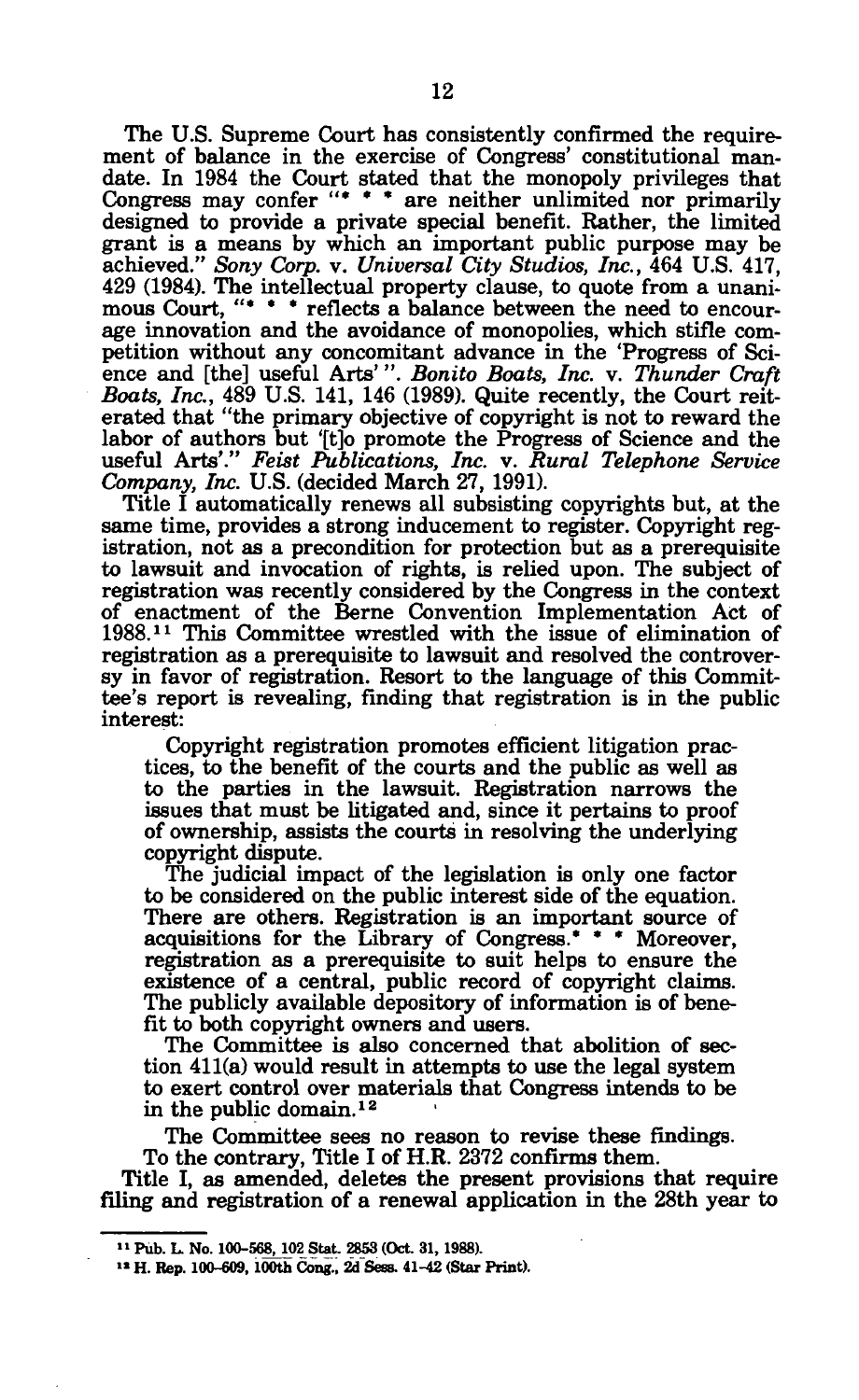secure the renewal term of copyright. The amendment provides that the 47 year renewal term will commence and vest automatically at the end of the original term of copyright.

Applications for renewal registration could be filed during the final year of the original term of copyright or anytime during the renewal term. Registration is voluntary and is not a condition of the renewal. Registration during the final year would assure the author or other claimant that his or her right to the renewal term vested on registration, even if he or she died later that year. Automatic renewal could vest the renewal term in the person or entity who would be entitled to claim the renewal term on the last day of the year in which the copyright was eligible to renewal. The statute continues to specify who would be entitled to the renewal term.

Title I provides three incentives for voluntary registration during the 28th year.

First, derivative works prepared under an authorization granted during the original term of copyright may be utilized during the renewal term but not new derivative works. Renewal copyrights would have the same legal effect with respect to grants made before the effective date of the amendments of a transfer or license of the further term as did renewal of the copyright under the law in effect when the grant was made and before this amendment.

Second, if registration is made during the last year of the first term, the certificate of renewal registration shall constitute prima facia evidence as to the validity of the facts stated in the certificate. The evidentiary weight to be given to the certificate of registrations made after the end of that one year period will be within the discretion of the court.

Title I also provides that registration for a work in which copyright was secured before January 1, 1978 can only be made during the first term of copyright; that there will be a fine of up to  $$2,500$ for false representations in applications for renewal registration; that the current renewal fee applies to registrations made both before or after the expiration of the original term; that these amendments are effective on the date of enactment of this Act; that the Amendments apply only to those copyrights secured between January 1, 1963, and December 31, 1977; and that the amendments shall not affect any court proceedings pending on the effective date of this Act.

Third, copyright infringement remedies are narrowed for authors who fail to file a timely original term registration—that is, before the end of the first 28 year term of protection. Failure to file an original term registration would deny these authors the remedies of statutory and actual damages, attorneys fees and seizure and forfeiture (provided in section 504, 505 and 509 of the Copyright Act) for all infringements that commence before registration is made of a claim in the renewed and extended term of copyright, even if the infringing conduct continues after registration is made. However, these same authors would enjoy the automatic second term of protection of 47 years, whether or not they file an original term registration or a renewal term registration and the only other remedy under chapter 5 of the Copyright Act (that is, injunctive relief, as provided in section 502 of title 17, United States Code).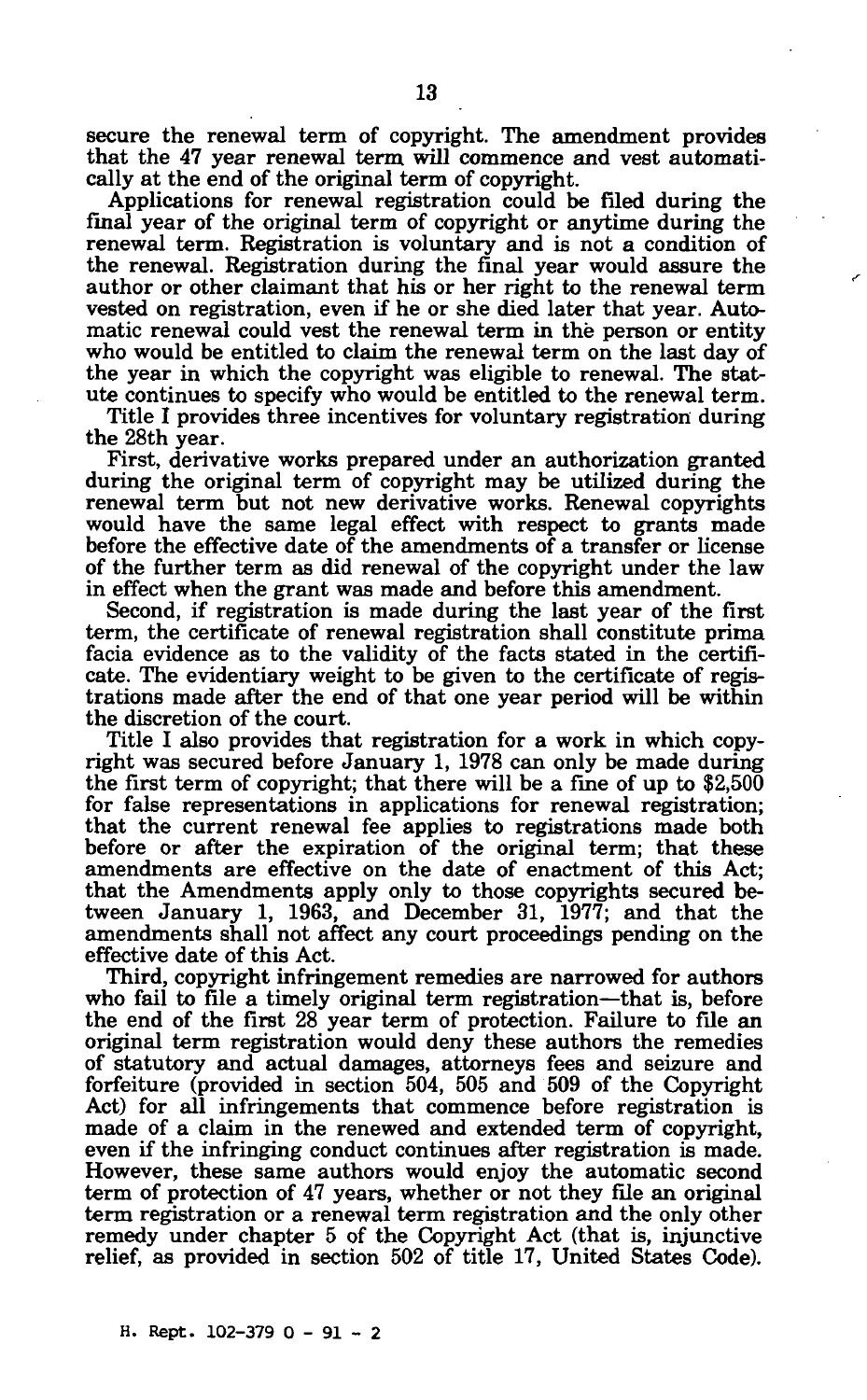In addition, Title I, as amended, would allow these authors to "cure" their failure to register an original term registration by filing a renewal registration at any time during the second term. By filing a renewal registration, they would ensure themselves all of the remedies of copyright, including actual and statutory damages, attorneys fees, seizure and forfeiture for infringements which commence after the filing of the renewal registration. As stated above, prior infringements, even those that continue after the filing of a renewal registration, could only be met with a motion for injunctive relief (cease and desist).

The amendment continues existing Copyright Office practice, allowing a renewal registration during the first term of copyright only where an original term registration has been filed. Exceptions would be made for Berne Convention works, whose country of origin is not the United States, and for Universal Copyright Convention works (consistent with current practice and with current obligations under both of those treaties).

There are at least four justifications for Title I of H.R.. 2372. First, the sanction for failure affirmatively to renew (that is, permanent and irretrievable loss of copyright protection) is unduly harsh. Second, there has been a showing that innocent parties inadvertently suffer such a loss. Third, the bill will not impair existing "expectancies" or contractual interests in the renewal term. Fourth, the bill will limit sanctions and facilitate socially beneficial activities involving copyrighted works prior to an original term or a renewal registration. Fifth, the bill promotes registration as a prerequisite to lawsuit as being in the public interest.

#### **TITLE II**—**NATIONAL FILM PRESERVATION**

## *A. The National Film Preservation Act of 1988*

Congress originally enacted the National Film Preservation Act of 1988 (Pub. L. 100-446) as part of the Department of Interior and Related Agencies Appropriations Act for fiscal year 1989. The provisions of the Act expired September 27, 1991. As originally proposed, the film preservation legislation would have provided some protection for the moral rights of film makers.<sup>13</sup> The 1988 Act reflected a compromise reached between advocates and opponents of moral rights for film makers.<sup>14</sup>

The legislation created a 13 member National Film Preservation Board to recommend 25 films a year to the Librarian of Congress for placement on a National Film Registry.<sup>15</sup> It further directed

<sup>&</sup>lt;sup>13</sup> Moral Rights refers to the personal relationship of the author to his work, as opposed to the author's economic interest in the work. According to a report of the Register of Copyrights, "two of the most important mo of integrity)."

See "Technological Alterations to Motion Pictures," a Report of the Register of Copyrights,

March 1989, for complete discussion of moral rights and motion picture alterations.<br>
<sup>14</sup> Copyright owners have opposed moral rights because of the consequent restrictions on the distribution and marketing of films in var

Continued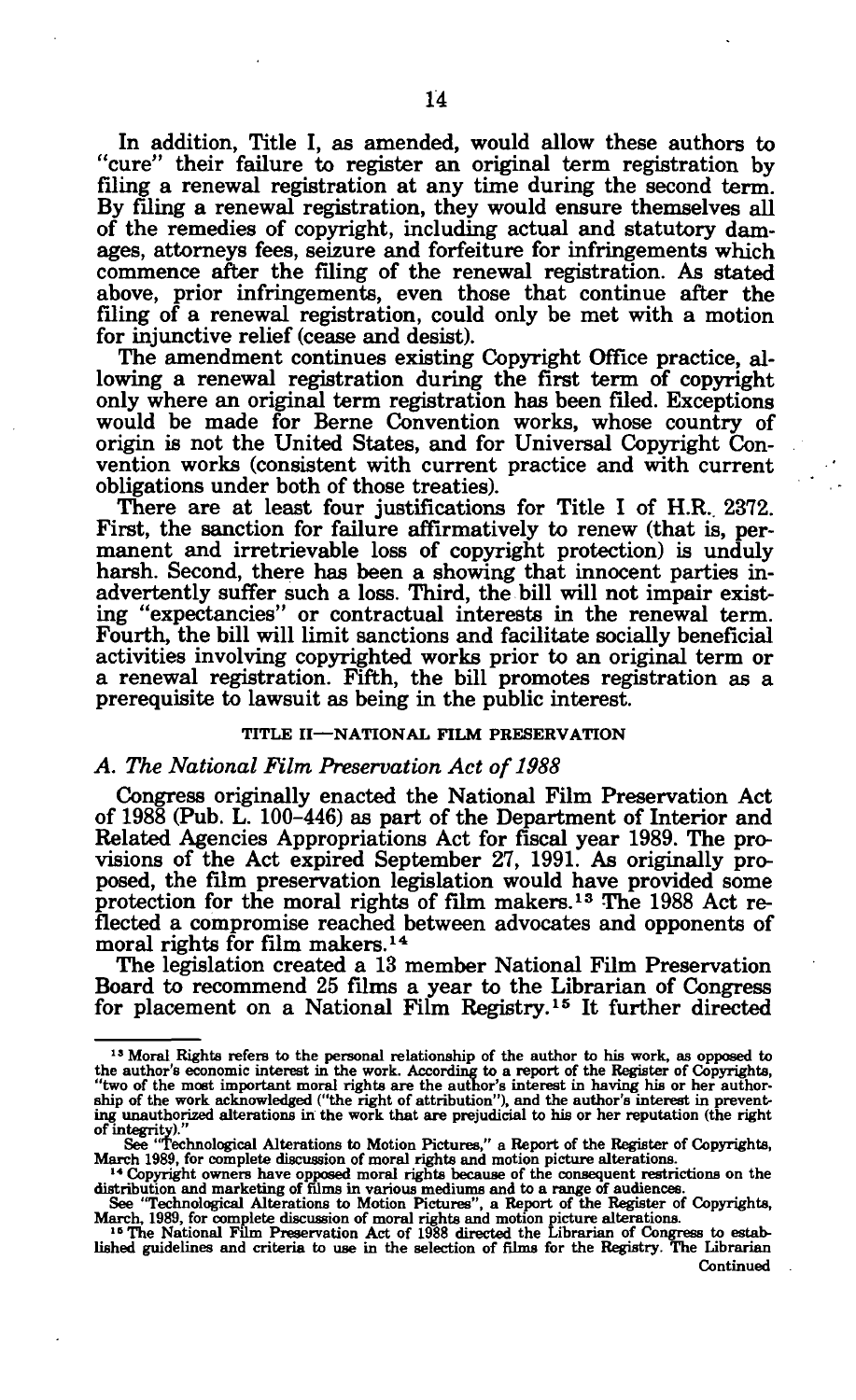the Librarian to assume certain film preservation and labeling responsibilities with respect to films on the National Film Registry. In particular, the Librarian was instructed to obtain archival copies of films selected for the National Registry. These films were to be kept in a special collection in the Library of Congress. The legislation required each film named to the Registry to carry a label if material alterations were made or if the film was colorized. The legislation also authorized the placement of a seal on Registry films that were not materially altered.

The National Film Preservation Board recommended, and the Librarian of Congress has named, 75 films to the National Film Registry since the enactment of the Film Preservation Act.<sup>16</sup> Films named to date include "The Wizard of Oz," "Casablanca," "Citizen Kane," "Mr. Smith Goes to Washington," "The Godfather," "Rebel Without a Cause," "Duck Soup," "Lawrence of Arabia," and "It's a Wonderful Life." The Librarian has worked to obtain the best surviving materials of each of the films selected for the Registry, and has received numerous archival quality materials through donations from copyright owners.<sup>17</sup> The Librarian of Congress, the National Film Preservation Board, and representatives of various viewpoints in the film industry, all agreed that this aspect of the Film Preservation Act of 1988 was effective and enormously valuable in furthering preservation.<sup>18</sup>

The labeling provisions of the 1988 Act have proven more difficult for the Library of Congress to administer. In testimony before the Subcommittee on Intellectual Property and Judicial Administration, the Librarian of Congress, Dr. James Billington, stated that, while the Act has worked well with respect to the labeling of colorized films, "the labeling requirements with regard to material alterations other than colorization have generated a great deal of disagreement in Congress, in the industry, and among the Board members."<sup>19</sup> In particular, the Librarian had difficulty arriving at a definition for "material alteration", the term upon which the labeling requirements were based.<sup>20</sup> Proponents of moral rights favored a broad definition, while others sought to limit the scope of the definition and ultimately the labeling requirements. The Li-

**consulted with the National Film Preservation Board and subsequently published the guidelines in the Federal Register for public comment and in their final form. See 55 Fed. Reg. 32566 (August 9, 1990).** 

<sup>&</sup>lt;sup>16</sup> For a complete description of the National Film Preservation Board's activities, see House **Hearings, Supra note 1, statement of Faye Kanin.** 

<sup>&</sup>lt;sup>17</sup> See id. (statement of Dr. James Billington, Librarian of Congress).

<sup>&</sup>lt;sup>18</sup> See id. (statement of Elliot Silverstein, Directors Guild of America, and statement of J. **Nicholas Counter, HI, on behalf of the Alliance of Motion Picture and Television Producers and the Motion Picture Association of America).** 

**<sup>10</sup> See id. (statement of Dr. Billington at 5).** 

<sup>&</sup>lt;sup>30</sup> See Public Law 100-466, section  $3(a)(2)$ . See also 36 CFR Part 704, containing Librarian of Congress final rules on labeling and material alterations. (55 Fed. Reg. 32566) The Librarian defined "material alterations" **character; removal of materials for all purposes including broadcast time slots or for other marketing or aesthetic purposes of over 5 percent (with certain exceptions) of the total running time of the original theatrical release; time compression and time expansion which alters the run-ning time of a particular scene or the overall running time of the original theatrical release version by 5 percent; and any other intentional mutilations or defacement sof the film. Examples of material alterations would include the insertion of commercials or public service an-nouncements; the transfer of film onto videotape; and dubbing for foreign audiences or editing for foreign censors.**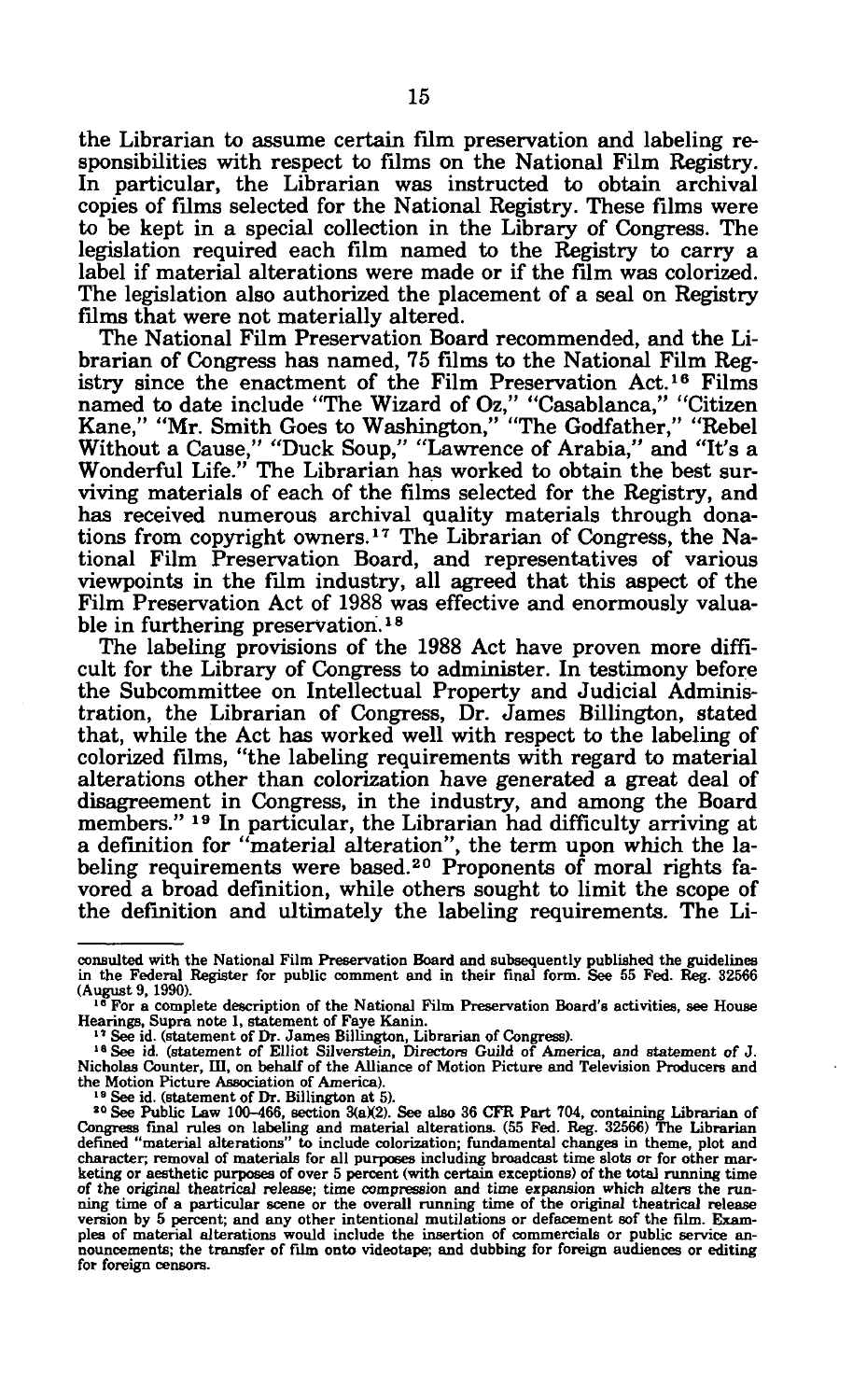brarian concluded that the Library should not be required to continue to administer film labeling guidelines.<sup>21</sup>

#### *B. The National Film Preservation Act of 1991*

Based on the first three years of experience since enactment of the National Film Preservation Act, the Librarian recommended to Congress that the film preservation activities be continued; but with a shift in focus away from moral rights and labeling, and toward the universally supported mission of film preservation. The Committee agrees with this new approach, and accordingly the Film Preservation Act of 1991 eliminates the pre-existing labeling requirements, and emphasizes the need to mobilize efforts to preserve American movie classics.

The National Film Preservation Act of 1991 reflects the knowledge gained in the last three years about the proper role for the Library of Congress in preservation efforts, and of critical issues demanding the attention of the Librarian and of the National Film Preservation Board. The legislation, as originally introduced, was based on a proposal by the Library of Congress. The Subcommittee held one day of hearings on the National Film Preservation Act, contained in H.R. 2372, and subsequently modified the legislation, incorporating a number of changes suggested by witnesses and individuals and organizations involved in film preservation activities. Accordingly, the Film Preservation Act of 1991 assures that the following preservation activities will continue through Fiscal Year 1994:<sup>22</sup>

(1) *Library of Congress Film Preservation Activities.* Over half of the feature films made in the United States before 1951 have literally vanished. While a number of film archives around the country devote enormous resources to film preservation and restoration, there is no coordination of these activities nationwide.<sup>23</sup> The Library of Congress itself undertakes over half of the film preservation done in the United States and is thus in a position to provide leadership in promoting our nation's preservation efforts. Accordingly, the National Film Preservation Act of 1991 directs the Librarian of Congress to conduct a study on the status of film preservation and to develop a national plan for the preservation of films.

(2) *The National Film Preservation Board.* Title II authorizes the National Film Preservation Board for three years and expands the

<sup>&</sup>lt;sup>21</sup> See House Hearing, supra note 1 (statement of Dr. Billington at 7).

<sup>&</sup>lt;sup>23</sup> H.R. 2732, as introduced, authorized the film preservation activities of the Library of Congress and the National Film Preservation Board through fiscal year 1997. However, the Committee determined that it is appropri

<sup>&</sup>lt;sup>23</sup> There are ongoing film preservation efforts in the United States, carried out by the Library<br>of Congress, the National Archives, private organizations, and universities, including for exam-<br>ple, the Museum of Modern A already been preserved by the copyright owner. According to the testimony of Mr. Counter, "[the copyright owners had cleaned them, restored them, improved damaged sections of the film within the limits of technology, trans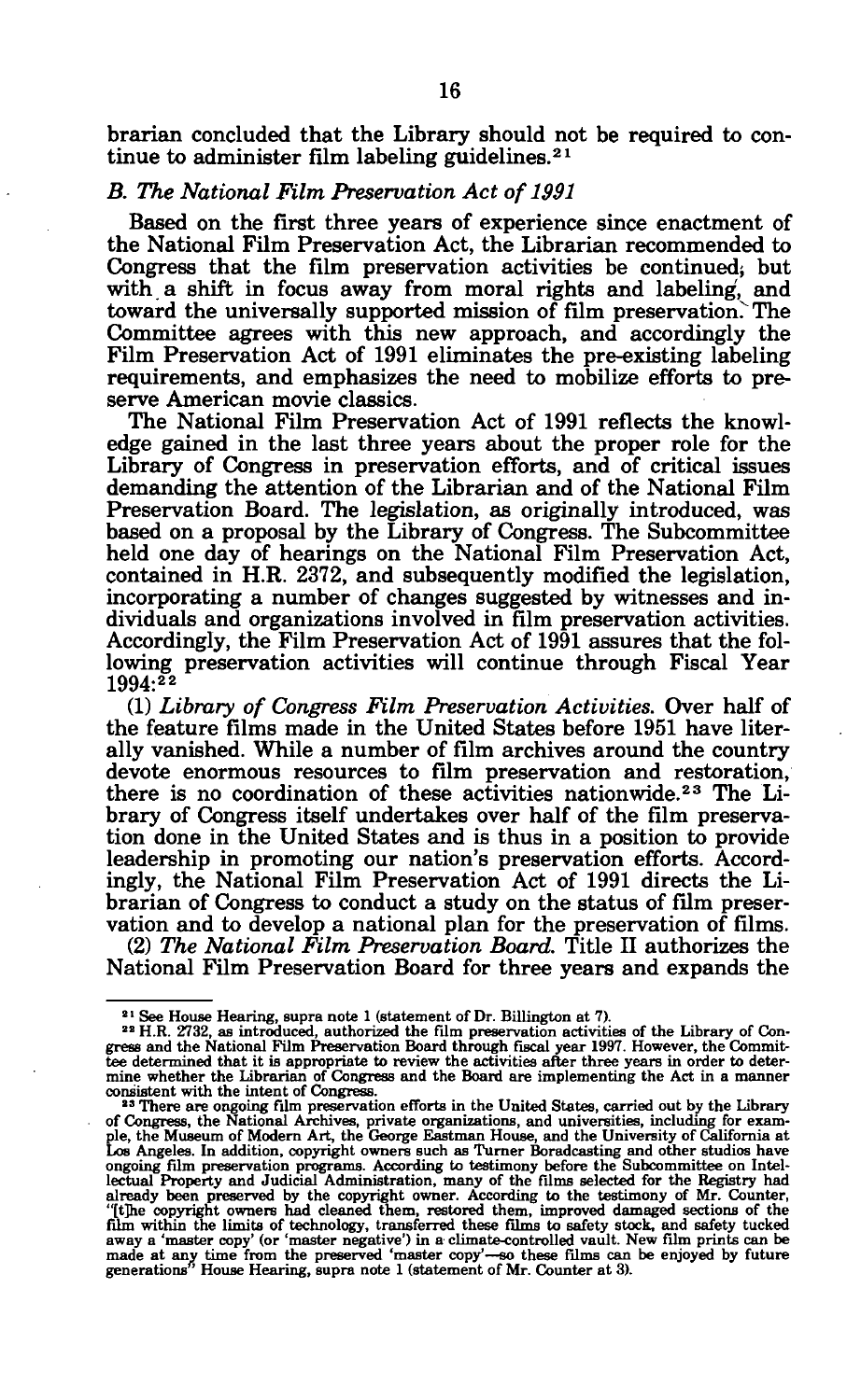number of Board members from 13 to 18. A number of important organizations with a special interest and expertise in film making and film preservation will now join the Board.<sup>24</sup>

Members of the Subcommittee on Intellectual Property and Judicial Administration expressed concern about the specific identification of organizations eligible for Board membership in title II of H.R. 2372, as amended. Many witnesses that testified before the Subcommittee indicated, however, that the Board has been extremely productive over the last three years. Its members are true experts in film and have a high level of interest and commitment to fulfilling their Board responsibilities. Therefore, while it may be somewhat unusual to identify Board participants to the level of specificity as is the case in Title II, the Committee does agree that in this specific case, given the record of achievement of the National Film Preservation Board, such an approach should be continued. However, the Committee would not support the authorization of this Board's activities for a six year period, but determined instead to limit the authorization to three years.

Title II actually expands the size of the National Film Preservation Board from 13 members to a total of 18 members. The addition of the five members reflects the new emphasis on film preservation, and a broadening of the eligibility criteria for the National Film Registry. In particular, the Committee approved the addition of a cinematographer, a film archivist, and two members-at-large, with a preference for a commercial film archivist.

(3) *The National Film Registry.* Title II requires the National Film Preservation Board to continue to recommend, and the Librarian to continue to select, up to 25 films each year for inclusion on the National Film Registry.<sup>25</sup> Films will continue to be selected based on their historical, cultural, and aesthetic importance, provided that the films are at least 10 years old. However, films no longer must be of feature length or have had a theatrical release in order to qualify for inclusion on the Registry. Accordingly, in addition to feature films, the Registry can include shorts, cartoons, documentaries and other films.

In addition to selecting up to 25 films every year for the Registry, the Librarian of Congress will continue to obtain a copy of each film selected. These copies shall be preserved in a special National Film Registry in the Library of Congress.<sup>26</sup>

<sup>&</sup>lt;sup>24</sup> The original National Film Preservation Board included representatives from the following <sup>24</sup> The original National Film Preservation Board included representatives from the following organizations: the Academy of Motion Picture Arts and Sciences; the Directors Guild of America; the Writers Guild of America; t the following Board members in addition to those listed above: the National Association of Thea-<br>ter Owners; the American Society of Cinematographers or the International Photographers<br>Guild; the International Federation o

preference for a commercial archivist.<br><sup>25</sup> The Directors Guild advocated an increase in the number of films selected each year. How-<br>ever, because the Librarian must obtain an archival quality copy of each film selected,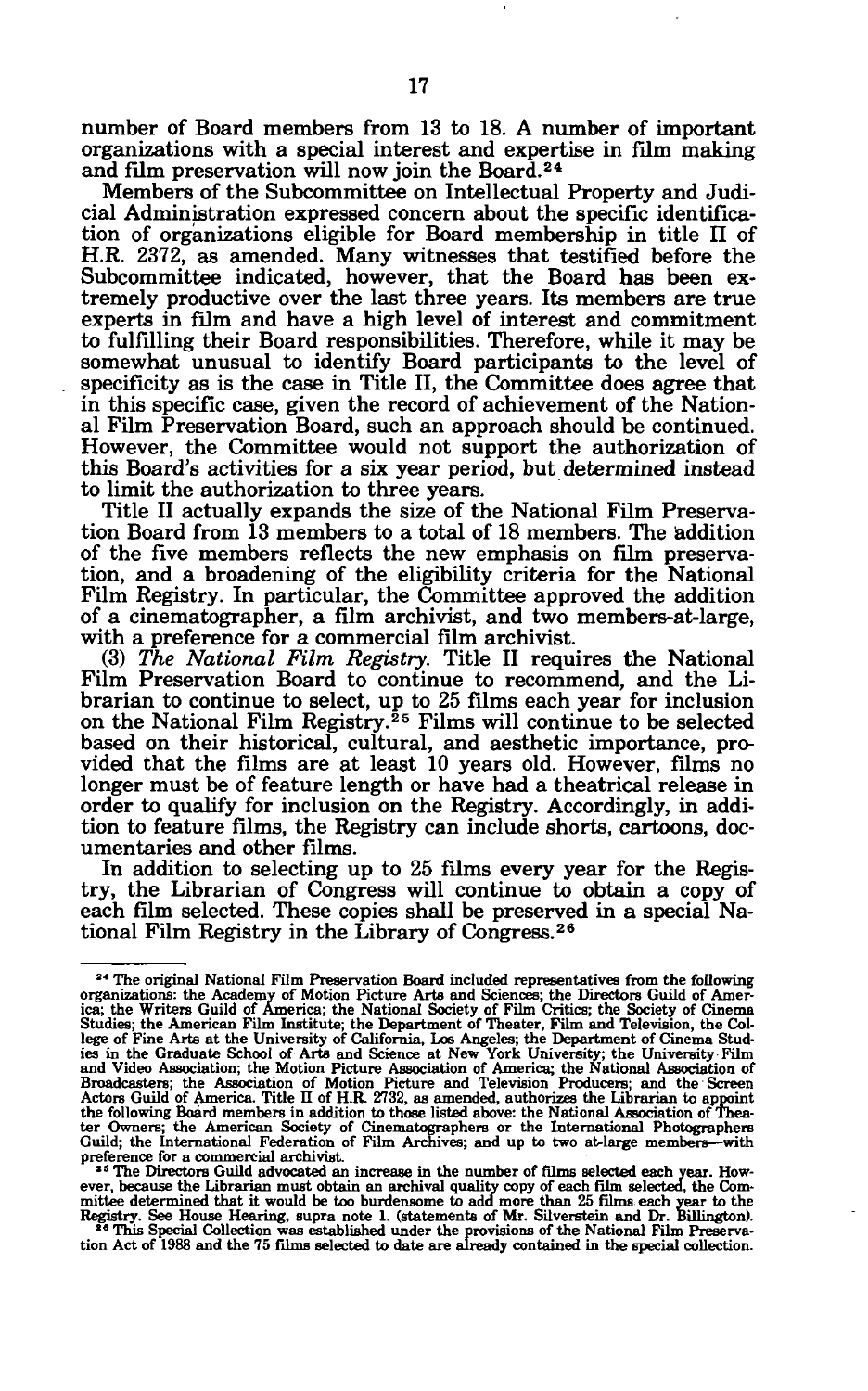(4) *Use of Seal for National Registry Films:* Title II does not contain the provisions requiring labeling of materially altered or colorized films that were contained in the original National Film Preservation Act. Instead, it authorizes the placement of a seal on National Registry films when the films are shown in the "Registry version" approved by the Librarian of Congress.<sup>27</sup> Unlike the labeling provisions contained in the 1988 Act, the seal will be used on a voluntary basis. Moreover, the labeling provisions contained in the 1988 Act will no longer apply and therefore, labels placed on films pursuant to the requirements of that Act can now be removed.

Title II further prevents misuse of the seal and creates a cause of action in Federal Court when a seal has been improperly placed on a film. Under the provisions of this Act, it is improper to place a seal on a version of a film that is not the registry version.

#### SECTION-BY-SECTION

## *Section 1. Short Title*

Section 1 provides that the short title of H.R. 2372 is the "Copyright Amendments Act of 1991."

#### **TITLE I—RENEWAL OF COPYRIGHT**

#### *Section 101. Short Title*

Section 101 sets forth the short title of Title I: the "Copyright Renewal Act of 1991.'

#### *Section 102. Copyright Renewal Provisions*

*Section 102(a)* relates to the duration of copyright and subsisting copyrights. It amends section 304(a) of the Copyright Act, title 17 of the United States Code, by eliminating the current requirement that a renewal registration must be filed with the Copyright Office to get a second term of protection for pre-1978 copyrighted works. As amended, section 304(a) would continue to permit renewal registration to be made in the last year of the first term of copyright and retain the same statutory renewal claimants, but renewal registration would not be a condition of the renewal and extension of the copyright. If an application to register a claim to the second term of copyright is not made within one year before expiration of the original term of copyright in a work (essentially 28 years), the copyright in the renewal term will be vested automatically in the person or entity who would have been entitled to claim the renewal copyright on the last day of the first term of copyright. In addition, an application to register a claim to the renewed copyright may be made to the Copyright Office at any time during the renewal term by the person in whom the renewal copyright vested. Such a renewal registration is not a condition for the renewal and extension of the copyright.

The Committee intends to re-enact the renewal copyright provision of existing law regarding persons entitled to claim the renew-

<sup>&</sup>lt;sup>27</sup> "Registry version" is defined in Sec. 211 of H.R. 2372 to mean "with respect to a film, the version of the film first published, or as complete a version as the bona fide preservation and<br>restoration activities by the Librarian, an archivist other than the Librarian, or the copyright<br>owner can compile in those ca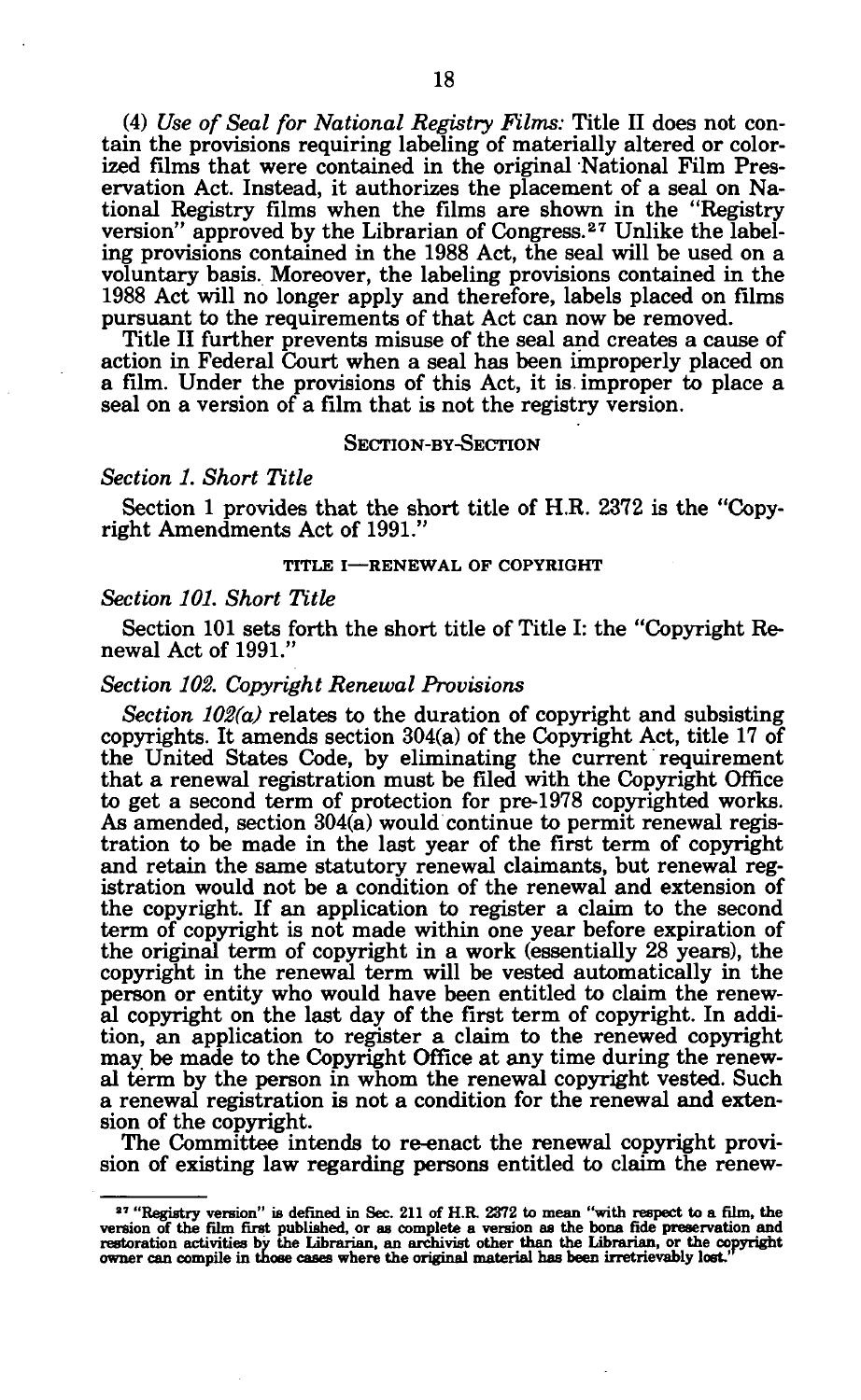al. Several clauses encourage renewal registration at the election of the statutory renewal claimants, and the Committee expects that renewal registration will continue at approximately the same level as under the existing, mandatory registration system. The Copyright Office's registration statistics show an average renewal rate of 20 percent compared to original term registrations. The important change in the law is that, if renewal registration is not made timely, the copyright is automatically renewed by operation of law, and the right vests in the same persons who would have been entitled to obtain the renewal by registration.

Automatic renewal will apply to any work in which statutory copyright subsists, including works published with notice of copyright but never registered for the first term. Unregistered, unpublished works are not affected by this bill, since they are not subject to the renewal provisions. The term for works created before January 1, 1978 and never published or registered is governed by section 303 of the Copyright Act. These works enjoy the terms legislated by the 1976 Copyright Act: <sup>28</sup> life of the author plus fifty years or, if the work is anonymous, pseudonymous, or made for hire, a term of 75 years from publication or 100 years from creation, whichever is shorter. In no case, however, will such a work enjoy a term less than 25 years from 1977 if the work remains unpublished, or 50 years from 1977 if the work is published.

Like the existing law, the bill establishes two general categories of works and specifies the statutory renewal claimants for each category. The first category includes certain specialized types of works, as to which the proprietor of the copyright is entitled to the renewal: a posthumous work; a periodical, cyclopedia, or other composite work copyrighted by the proprietor; a work copyrighted by a corporate body otherwise than as an assignee or licensee of the individual author; and a work made for hire.

The second category encompasses all other works. The renewal copyright in these works (i.e., individual author works) is granted to the author, if living at the time the renewal is vested. If the author has died, the renewal copyright is granted to the author's heirs in accordance with the following priorities: the widow, widower, or children of the author; the author's executor, if the author, widow, widower, or children are not living and there is a will; the author's next of kin, in the absence of a will.

Under Title I of H.R. 2372, the renewal copyright will vest either by timely registration within the last year of the first term, or automatically by operation of law. If registration is timely made by the proper statutory claimant(s), the right to the renewal term is vested on the date of registration in the Copyright Office, and subsequent events (such as the death of the author or other claimant) will not divest the rights in the renewal term. If registration is not made, the right in the renewal term vests automatically in the proper statutory claimant(s) on the last day of the first term. In either case, the renewal term begins upon expiration of the first term of copyright.

<sup>&</sup>lt;sup>28</sup> Public Law 94-553, Stat. 2541 (Oct. 19, 1976).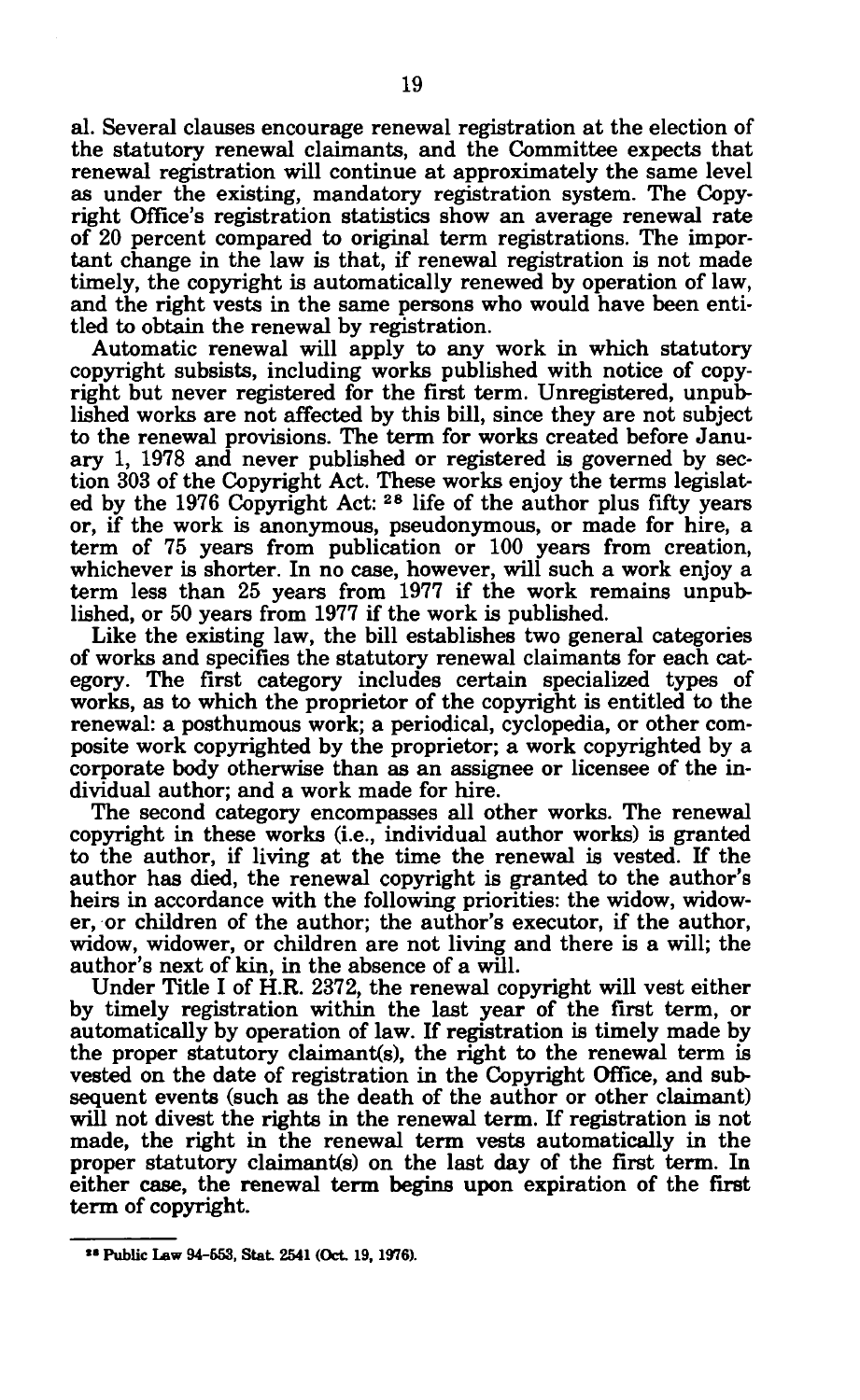Paragraph (4) section 102(a) provide incentives for making renewal registration within the last year of the first term. Paragraph  $(4)(A)$  permits the continued use during the renewal term of derivative works prepared under a grant of a transfer or license made before the expiration of the original term of copyright if renewal registration is not made during the last year of the first term. Currently such grants do not automatically extend into the second term. This provision does not authorize the preparation of other derivative works based upon the copyrighted work which is the subject of the grant. This incentive to make renewal registration parallels the derivative works clause of the termination provisions of section 203 (relating to post-1977 copyrighted works) and 304(c) (relating only to the nineteen year period at the end of the extend term for pre-1978 copyrighted works) of title 17, United States Code. The bill leaves undisturbed the decision of the Supreme Court in *Stewart et al* v. *Abend,* 110 S.Ct. 1750 (1990). Renewal registration is mandatory under existing law. If renewal registration is made under the amended section 304(a) in the last year of the original term, the derivative works clause of this bill will not be triggered. In any event, moreover, the bill makes no change in the persons entitled to claim the renewal copyright. Whoever is entitled under existing law, remains entitled to claim the renewal under the bill.

Paragraph (4)(B) provides that if registration of copyright in the renewal term is made during the last year of the first term, the certificate of renewal registration shall constitute prima facie evidence as to the validity of the copyright during its renewed term and of the facts stated in the certificate. The evidentiary weight to be accorded the certificate of renewal registration made after the end of that one year period will be within the discretion of the court. The possibility of making registration after the renewal term commences is a change in the law, which should provide an incentive to register works whose copyright is automatically extended under this bill. Works registered for the first time during the renewal term will enjoy statutory damages and attorney's fees, in accordance with section 412 of title 17, United States Code.

Paragraph (4)(C) provides that if an application to register a claim in the first term of copyright is not made before expiration of the first term, the remedies of actual and statutory damages, attorneys fees, and seizure and forfeiture (otherwise provided in sections 504, 505, and 509 of title 17, United States Code), shall not be available to the copyright owner for any act of infringement that starts before registration is made of a claim in the renewal, and extended, term of copyright, even if the infringing conduct continues after registration is made.

*Section 102(b)* provides guidance about the legal effect of automatic copyright renewal. It specifies that renewal copyrights made under these amendments have the same legal effect with respect to grants made before the effective date of the amendments of a transfer or license of the further term as did the renewal of a copyright under the law in effect when the grant was made and before this amendment. This section confirms that the bill makes no change in the law regarding the persons entitled to claim the re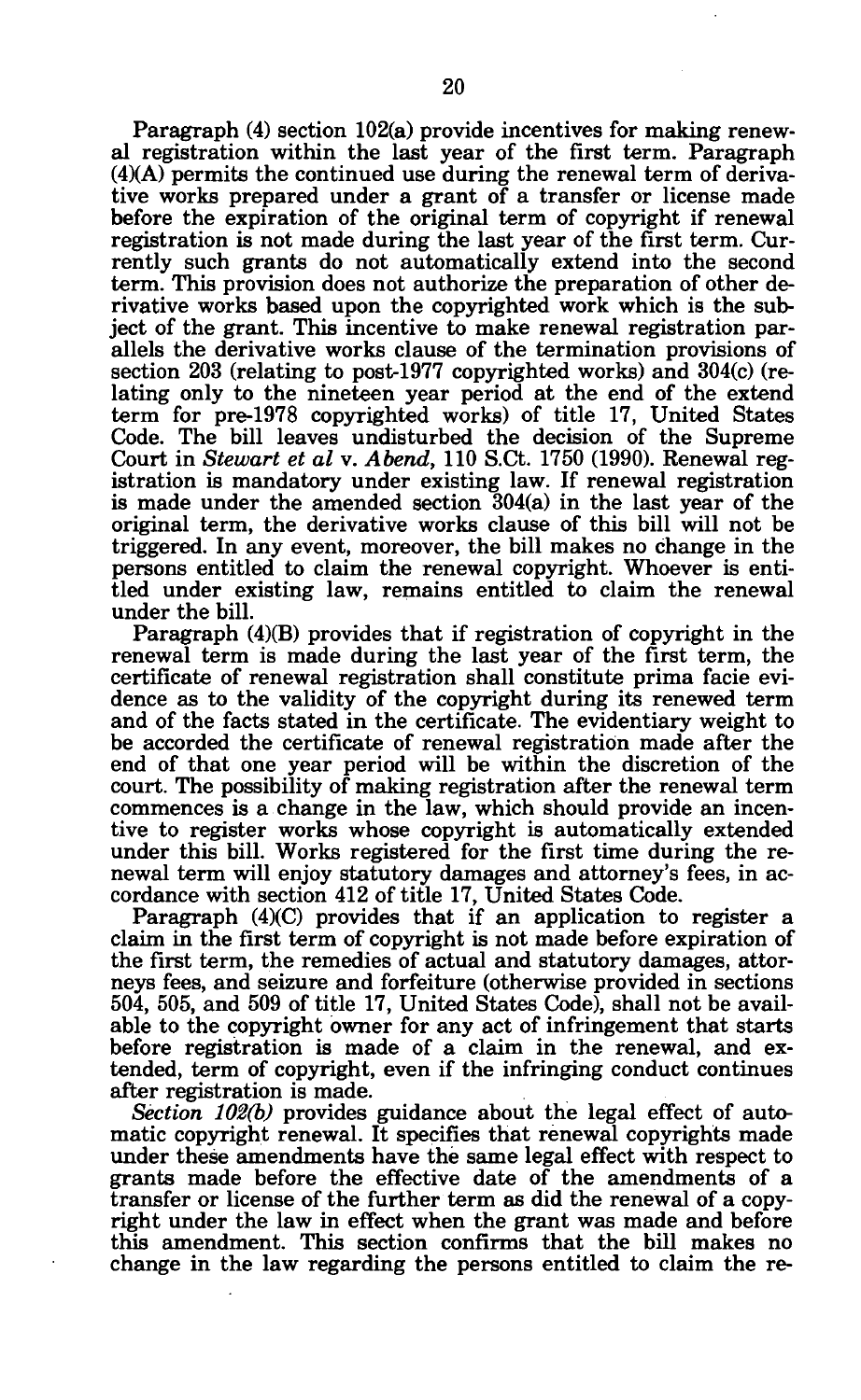newal copyright and in no way affects or impairs existing contracts relating to the exercise of rights in the renewal term.

*Section 102(c),* which changes a subsection citation, is merely a conforming amendment.

*Section 102(d)* amends the current section 408(a) of title 17, United States Code, to make clear that for a work in which copyright was secured before January 1, 1978, registration of the first term of copyright can only be made during the first term.

*Section 102(e)* amends section 506(e) of title 17, United States Code, to provide for fines of up to \$2500 for any false representations in applications for renewal registration.

*Section 102(f)* amends section 708(a)(2) to increase the fee for renewal registration to \$20, which is the fee for original term registrations. The bill also makes clear that renewal registration may be made either before or after the expiration of the first term.

*Section 102(g)* makes the amendments effective on the date of enactment of this Act. It provides that the amendments will apply only to those copyrights secured between January 1, 1963, and December 31, 1977; and provides that the amendments shall not affect any court proceedings pending on the effective date of the Act.

#### **TITLE II—NATIONAL FILM PRESERVATION**

## *Section 201. Short Title*

Section 201 of the bill sets forth the short title of title II, the "National Film Preservation Act of 1991."

# *Section 202. National Film. Registry of the Library of Congress*

Section 202 directs the Librarian of Congress to establish a National Film Registry for the purpose of recognizing and preserving films that are culturally, historically, or aesthetically significant.

#### *Section 203. Duties of the Librarian of Congress*

Section 203 sets forth the duties and powers of the Librarian of Congress. Subsection (a) directs the Librarian to conduct a study on the state of film preservation and restoration activities in the United States, to be completed and submitted to Congress within one year after the date of enactment.

Subsection (b) directs the Librarian to develop a comprehensive national film preservation program; establish criteria for the selection of films for the Registry; provide a seal for films that are named to the Registry and shown in their "registry versions"; establish procedures for the general public to participate in making recommendations of films to be included in the Registry; and publish in the Federal Register the standards for preservation or restoration that will qualify Registry films for use of the seal, and the films selected for inclusion in the National Film Registry.

Subsection (c) sets forth the requirements for use of a seal, indicating that a film has been selected for the Registry and is being shown in its Registry version. Before a seal may be used, the Library of Congress must have examined and approved the print from which the copy was made. When a Registry film is a copyrighted work, only the copyright owner or an authorized licensee of the copyright may place or authorize the placement of the seal on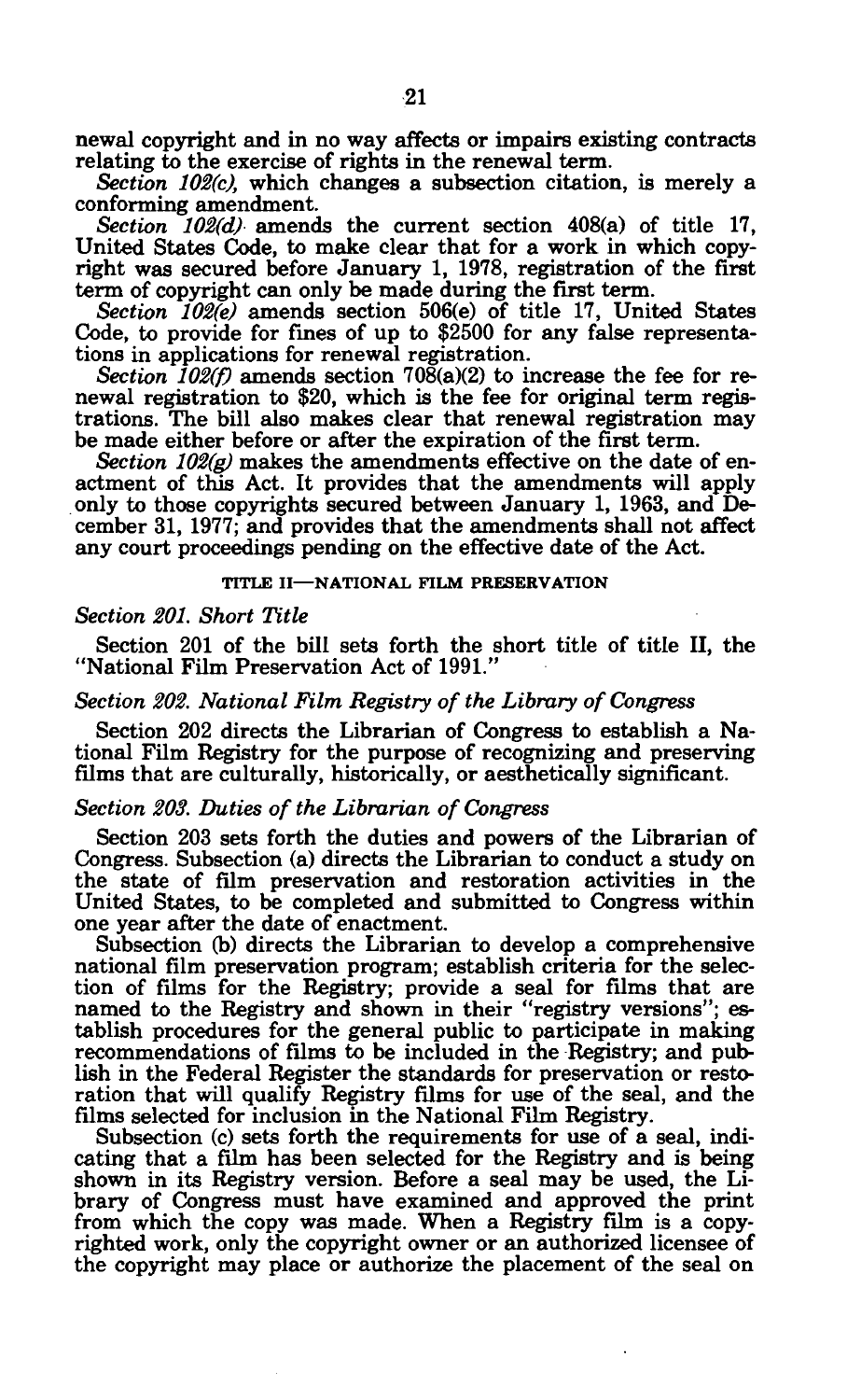an approved version of the film. In addition, the Librarian may place the seal on any print or copy of the Registry version of the film that is maintained in the National Film Registry Collection. Subsection (d) requires that the Librarian develop standards or guidelines by which to assess the preservation or restoration of films in order to determine whether the films can qualify for use of the seal.

## *Section 204. National Film Preservation Board*

Section 204 directs the Librarian to establish the National Film Preservation Board. It specifies the composition of the Board and sets forth provisions relating to the appointment of Board members, as well as the functioning of the Board, including the selection of a chairperson, quorum requirements, meetings, basic pay, and terms of office.

## *Section 205. Responsibilities and Powers of the Board*

Section 205 sets forth the powers of the Board, relating largely to its role in advising the Librarian of Congress on the selection of up to 25 films a year for inclusion in the National Film Registry.

## *Section 206. National Film Registry Collection of the Library of Congress*

Section 206 directs the Librarian to try to obtain by gift from the owner, archival quality copies of films selected for the National Film Registry, together with related background materials. The Librarian shall also attempt to collect other materials relating to National Registry Films to be used for educational and research purposes. Films and other materials obtained under this section shall become the property of the United States, subject to the provisions of title 17 of the United States Code. All copies of National Registry Films that are received by the Librarian shall be kept in a special National Film Registry Collection in the Library of Congress.

## *Section 207. Seal of the National Film Registry*

Section 207 makes clear who may or may not use the seal and when the use of the seal is inappropriate.

## *Section 208. Remedies*

Section 208 sets forth the remedies that are available against persons who use the seal in contravention of section 207.

## *Section 209. Limitations of Remedies*

Section 209 limits the remedies available under Title II, or any other Federal or State law, regarding the use of the seal to those remedies provided in section 208.

#### *Section 210. Staff of Board; Experts and Consultants*

Section 210 authorizes the Librarian to appoint such staff as he deems appropriate and to procure the services of experts and consultants.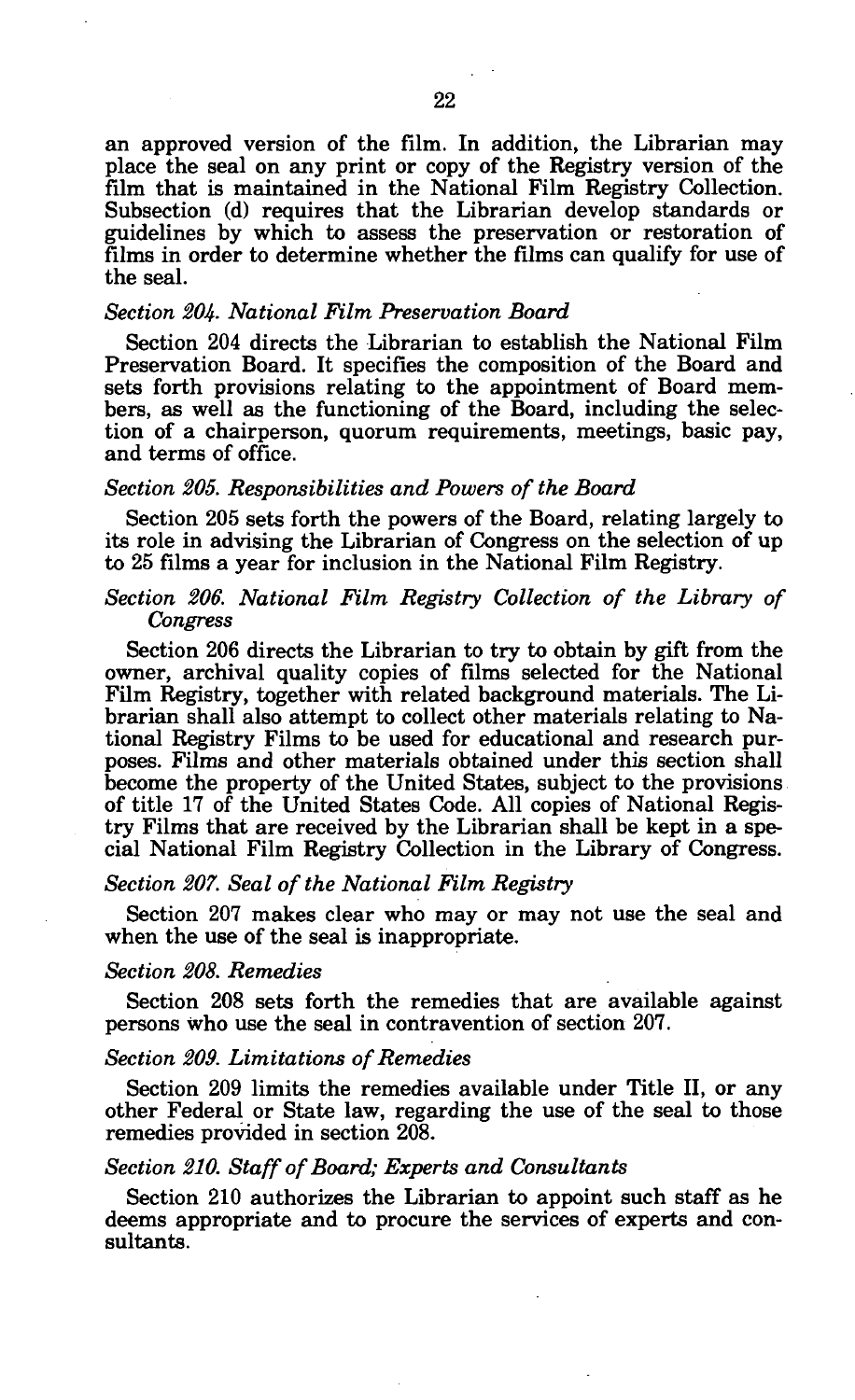## *Section 211. Definitions*

Section 211 sets forth definitions of terms used throughout Title **n.** 

# *Section 212. Authorization of Appropriations*

Section 212 authorizes the appropriation of up to \$300,000 for fiscal year 1992. For each of fiscal years 1993 and 1994, section 212 authorizes the appropriation of \$300,000 plus an additional amount that reflects any increase in the Consumer Price Index since the beginning of fiscal year 1992.

## *Section 213. Effective Date*

Section 213 makes the title apply to all copies of films selected for inclusion in the National Film Registry, including those selected pursuant to the provisions of the National Film Preservation Act of 1988. However, any film selected under the 1988 Act shall be considered to have been selected for the Registry under this title.

## *Section 214- Repeal*

Section 214 repeals the 1988 Act.

# COMMITTEE OVERSIGHT FINDINGS

In compliance with clause 2(1)(3)(A) of rule XI of the Rules of the House of Representatives, the Committee reports that the findings and recommendations of the Committee, based on oversight activities under clause 2(b)(1) of rule X of the Rules of the House of Representatives, are incorporated in the descriptive portions of the report.

# STATEMENT OF THE COMMITTEE ON GOVERNMENT OPERATIONS

No findings or recommendations of the Committee on Government Operations were received as referred to in clause 2(1)(3)(D) of rule XI of the Rules of the House of Representatives.

# NEW BUDGET AUTHORITY AND TAX EXPENDITURES

Clause  $2(1)(3)(B)$  of rule XI of the Rules of the House of Representatives is inapplicable because the proposed legislation does not provide new budget authority on increased tax expenditures.

# INFLATIONARY IMPACT STATEMENT

Pursuant to clause 2(1)(4) of rule XI of the Rules of the House of Representatives, the Committee estimates that the bill will have no significant inflationary impact on prices or costs in the national economy.

## CONGRESSIONAL BUDGET OFFICE COST ESTIMATE

In compliance with clause  $2(1)(C)(3)$  of rule XI of the Rules of the House of Representatives, the Committee sets forth, with respect to the bill H.R. XXXX, the following estimate and comparison prepared by the Director of the Congressional Budget Office under section 403 of the Congressional Budget Act of 1974: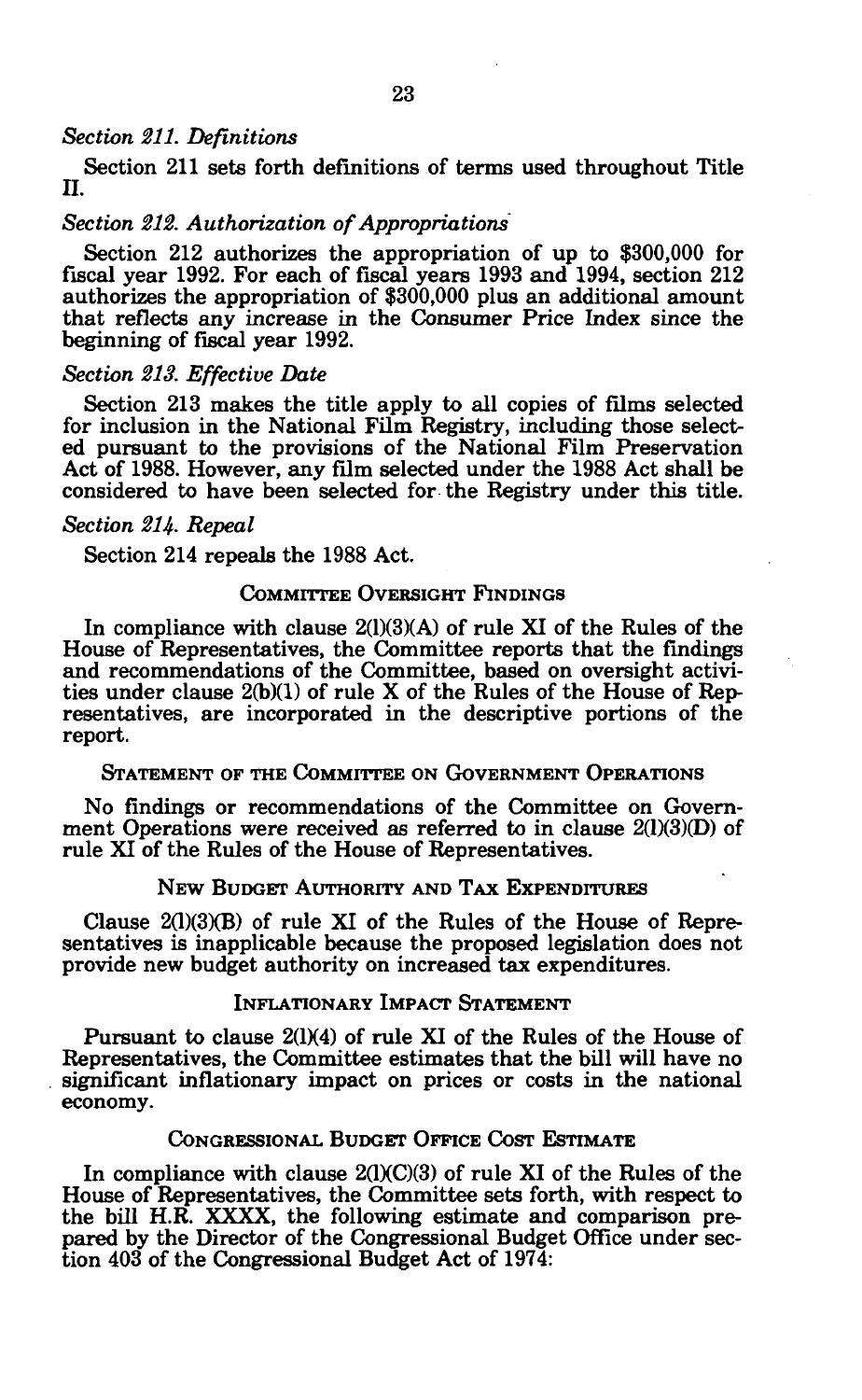## U.S. CONGRESS, CONGRESSIONAL BUDGET OFFICE, *Washington, DC, November 25, 1991.*

Hon. JACK BROOKS,

*Chairman, Committee on the Judiciary,* 

*U.S. House of Representatives, Washington, DC.* 

DEAR MR. CHAIRMAN: The Congressional Budget Office has prepared the enclosed cost estimate for H.R. 2372, the Copyright Amendments Act of 1991, as ordered reported by the House Committee on the Judiciary, on November 19, 1991.

Because enactment of H.R. 2372 would affect direct spending, pay-as-you-go procedures would apply to the bill. Therefore, we have attached the estimate required under clause 8 of House Rule XXI.

If you wish further details on this estimate, we will be pleased to provide them.

Sincerely,

## ROBERT D. REISCHAUER,

*Director.* 

#### CONGRESSIONAL BUDGET OFFICE COST ESTIMATE

1. BUI number: H.R. 2372.

2. Bill title: The Copyright Amendments Act of 1991.

3. Bill status: As ordered reported by the House Committee on the Judiciary, on November 19, 1991.

4. Bill purpose: Title I of H.R. 2372, the Copyright Renewal Act of 1991, makes automatic a 47-year extension for any copyright secured between January 1, 1963 and December 31, 1977, extending the copyright to the person holding it on the last day of its original term. For those wanting to file for an extension before the last day of the copyright's original term, Title I increases copyright renewal fees from \$12 to \$20.

Title II, the National Film Preservation Act of 1991, requires the Librarian of Congress to establish a National Film Registry for the purpose of recognizing and preserving films that are culturally, historically, or aesthetically significant.

5. Estimated cost to the Federal Government:

|                  | 1992 | 1993 | 1994 | 1995 | 1996 |
|------------------|------|------|------|------|------|
| Direct spending: |      |      |      |      |      |
|                  | 0.0  | 0.0  | 0.0  | 00   | 0.0  |
|                  | 0.0  | 0.0  | 0.0  | 0.0  | 0.0  |
| Authorizations:  |      |      |      |      |      |
|                  | 0.3  | 0.3  | 0.3  | 0.3  | 0.3  |
|                  | 0.3  | 0.3  | 0.3  | 0.3  | 0.3  |
|                  |      |      |      |      |      |

#### **[By fiscal year, in millions of dollars]**

The costs of this bill fall within budget function 500.

Basis of estimate: Based on information provided by the Copyright Office, CBO estimates that raising the copyright renewal fee, while making renewals automatic, would have no significant net effect on fee collections. Raising the renewal fee would increase fee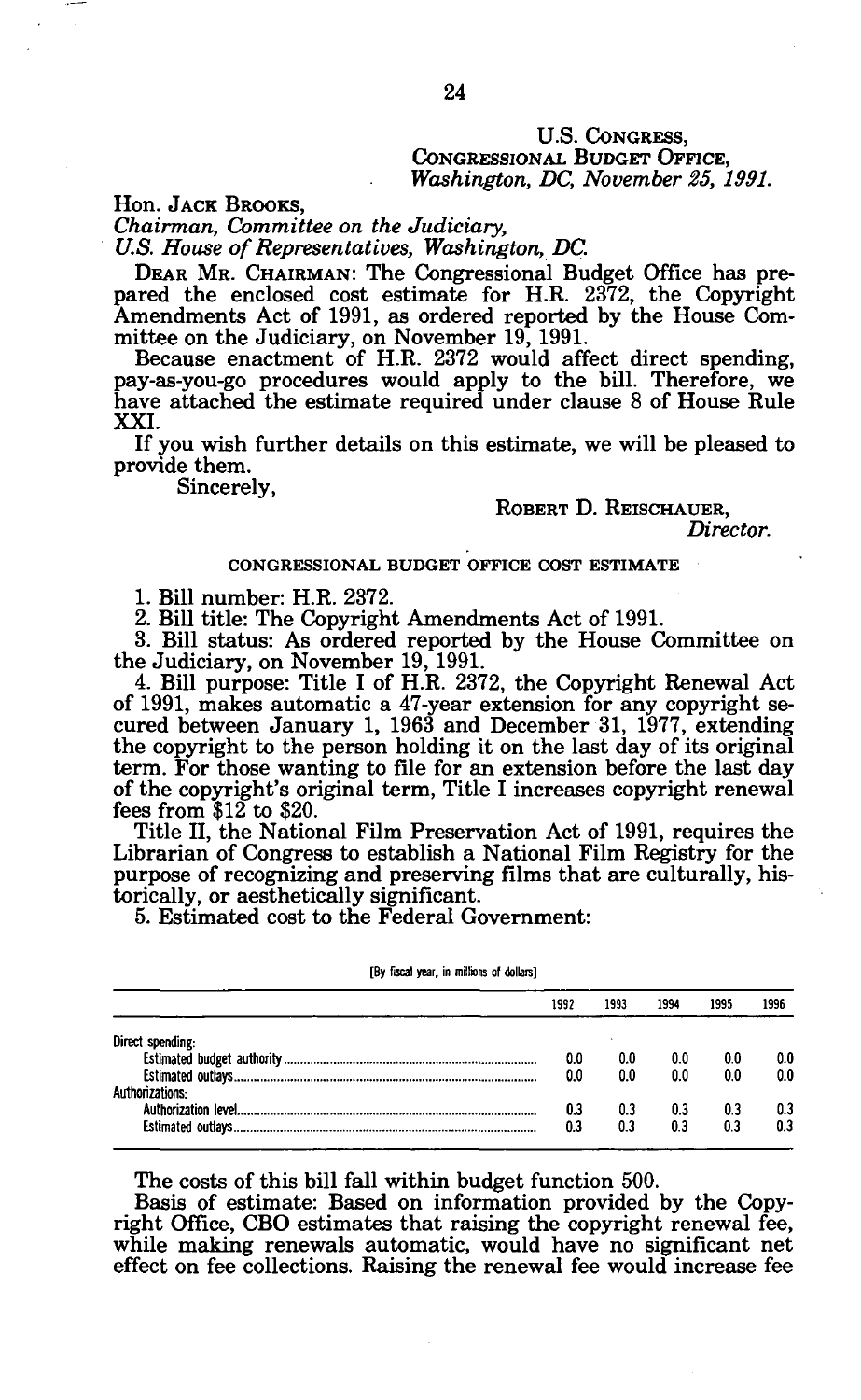revenue per renewal, but making renewals automatic would decrease the number of renewals. CBO estimates that these effects would roughly offset each other.

H.R. 2372 would authorize \$300,000 for each of the fiscal years 1992 through 1994 and additional amounts in 1993 and 1994 to reflect increases in the Consumer Price Index for a National Film Registry of the Library of Congress, to be overseen by a National Film Preservation Board. We assume that the total authorization would be appropriated. Estimated outlays reflect the spending patterns of existing programs.

6. Pay-as-you-go considerations: Section 252 of the Balanced Budget and Emergency Deficit Control Act of 1985 sets up pay-asyou-go procedures for legislation affecting direct spending or receipts through 1995. This bill would affect direct spending by raising the copyright renewal fee and by making renewal automatic, but we expect any change in fee collections to be negligible. H.R. 2372 would not affect federal revenues.

7. Estimated cost to State and local government: None.

8. Estimate comparison: None.

9. Previous CBO estimate: On September 4, 1991, CBO prepared a cost estimate for S. 756, a similar bill ordered reported by the Senate Committee on the Judiciary on July 31, 1991. S. 756 differs from H.R. 2372 in that S. 756 would authorize up to \$250,000 annually through 1997 for the National Film Registry. S. 756 also would repeal a requirement for a quintennial report on library photocopying.

10. Estimate prepared by: John Webb.

11. Estimate approved by: C.G. Nuckols, for James L. Blum, Assistant Director for Budget Analysis.

#### **CONGRESSIONAL BUDGET OFFICE ESTIMATE \***

The applicable cost estimate of this act for all purposes of sections 252 and 253 of the Balanced Budget and Emergency Deficit Control Act of 1985 shall be as follows:

| [By fiscal year, in million of dollars] |      |      |      |      |  |  |  |  |
|-----------------------------------------|------|------|------|------|--|--|--|--|
|                                         | 1992 | 1993 | 1994 | 1995 |  |  |  |  |
|                                         | /11  | 71)  |      |      |  |  |  |  |

**Not applicable.** 

## CHANGES IN EXISTING LAW MADE BY THE BILL, AS REPORTED

In compliance with clause 3 of rule XIII of the Rules of the House of Representatives, changes in existing law made by the bill, as reported, are shown as follows (existing law proposed to be omitted is enclosed in black brackets, new matter is printed in italic, existing law in which no change is proposed in shown in roman):

**<sup>1</sup> An estimate of H.R 2372 as ordered reported by the House Committee on the Judiciary on November 19, 1991. This estimate was transmitted by the Congressional Budget Office on No-vember 25,1991.**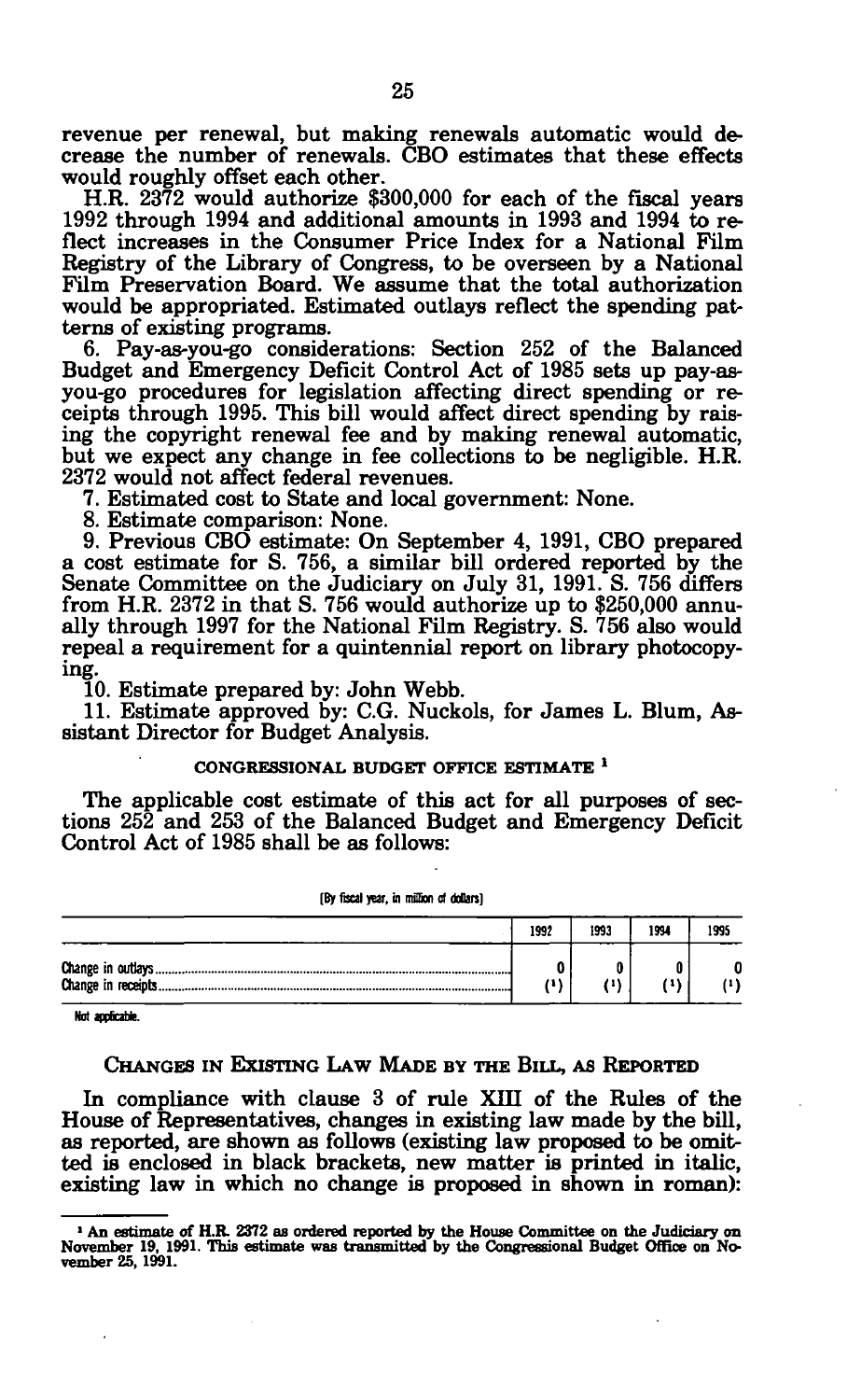# **TITLE 17, UNITED STATES CODE**

#### CHAPTER 3—DURATION OF COPYRIGHT

\*\*\*\*\*\* \*

\*\*\*\* \*\*\* \*\* \*\* \*\*

§ 304. Duration of copyright: Subsisting copyrights

[(a) COPYRIGHTS IN THEIR FIRST TERM ON JANUARY 1, 1978.—Any copyright, the first term of which is subsisting on January 1, 1978, shall endure for twenty-eight years from the date it was originally secured: *Provided,* That in the case of any posthumous work or of any periodical, cyclopedic, or other composite work upon which the copyright was originally secured by the proprietor thereof, or of any work copyright by a corporate body (otherwise than as assignee or licensee of the individual author) or by an employer for whom such work is made for hire, the proprietor of such copyright shall be entitled to a renewal and extension of the copyright in such work for the further term of forty-seven years when application for such renewal and extension shall have been made to the Copyright Office and duly registered therein within one year prior to the expiration of the original term of copyright: *And provided further,*  That in the case of any other copyrighted work, including a contribution by an individual author to a periodical or to a cyclopedic or other composite work, the author of such work, if still living, or the widow, widower, or children of the author, if the author be not living, or if such author, widow, widower, or children be not living, then the author's executors, or in the absence of a will, his or her next of kin shall be entitled to a renewal and extension of the copyright in such work for a further term of forty-seven years when application for such renewal and extension shall have been made to the Copyright Office and duly registered therein within one year prior to the expiration of the original term of copyright: *And provided further,* That in default of the registration of such application for renewal and extension, the copyright in any work shall terminate at the expiration of twenty-eight years from the date copyright was originally secured.

*(a) COPYRIGHTS IN THEIR FIRST TERM ON JANUARY 1, 1978.*—*(1XA) Any copyright, the first term of which is subsisting on January 1, 1978, shall endure for 28 years from the date it was originally secured.* 

*(B) In the case of—* 

*(i) any posthumous work or of any periodical, cyclopedic, or other composite work upon which the copyright was originally secured by the proprietor thereof, or* 

*(ii) any work copyrighted by a corporate body (otherwise than as assignee or licensee of the individual author) or by an employer for whom work is made for hire,* 

*the proprietor of such copyright shall be entitled to a renewal and extension of the copyright in such work for the further term of 47 years.*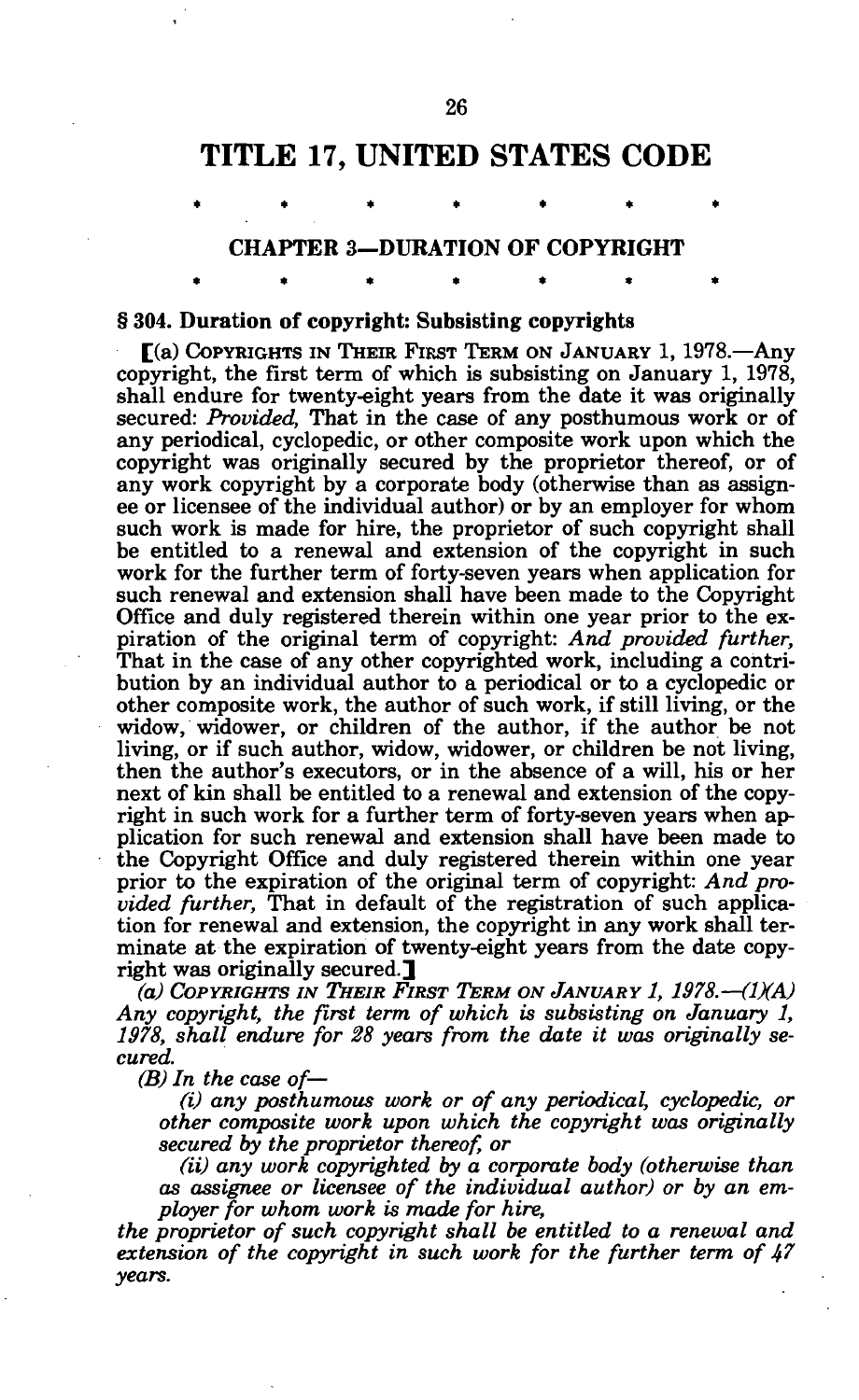*(C) In the case of any other copyrighted work, including a contribution by an individual author to a periodical or to a cyclopedic or other composite work*—

*(i) the author of such work, if the author is still living,* 

*(ii) the widow, widower, or children of the author, if the author is not living,* 

*(iii)* the author's executors, if such author, widow, widower, *or children are not living, or* 

*(iv)* the author's next of kin, in the absence of a will of the *author,* 

*shall be entitled to a renewal and extension of the copyright in such work for a further term of 47years.* 

*(2XA) At the expiration of the original term of copyright in a work specified in paragraph (1KB) of this subsection, the copyright shall endure for a renewed and extended further term of 47 years, which*—

*(i) if an application to register a claim to such further term has been made to the Copyright Office within 1 year before the expiration of the original term of copyright, and the claim is registered, shall vest, upon the beginning of such further term, in the proprietor of the copyright who is entitled to claim the renewal of copyright at the time the application is made; or* 

*(ii) if no such application is made or the claim pursuant to such application is not registered, shall vest, upon the beginning of such further term, in the person or entity that was the proprietor of the copyright as of the last day of the original term of copyright.* 

*(B) At the expiration of the original term of copyright in a work specified in paragraph (IXC) of this subsection, the copyright shall endure of a renewed and extended further term of 47 years, which*—

*(i) if an application to register a claim to such further term has been made to the Copyright Office within 1 year before the expiration of the original term of copyright, and the claim is registered, shall vest, upon the beginning of such further term, in any person who is entitled under paragraph (IXC) to the renewal and extension of the copyright at the time the application is made; or* 

*(ii) if no such application is made or the claim pursuant to such application is not registered, shall vest, upon the beginning of such further term, in any person entitled under paragraph (IXC), as of the last day of the original term of copyright, to the renewal and extension of the copyright.* 

*(3XA) An application to register a claim to the renewed and extended term of copyright in a work may be made to the Copyright Office—* 

*(i) within 1 year before the expiration of the original term of copyright by any person entitled under paragraph (1) (B) or (C) to such further term of 47years; and* 

*(ii) at any time during the renewed and extended term by any person in whom such further term vested, under paragraph (2) (A) or (B), or by any successor or assign of such person, if the application is made in the name of such person.* 

*In the case of applications made under clause (i) for works not originally registered, the Register may, in accordance with regulations,*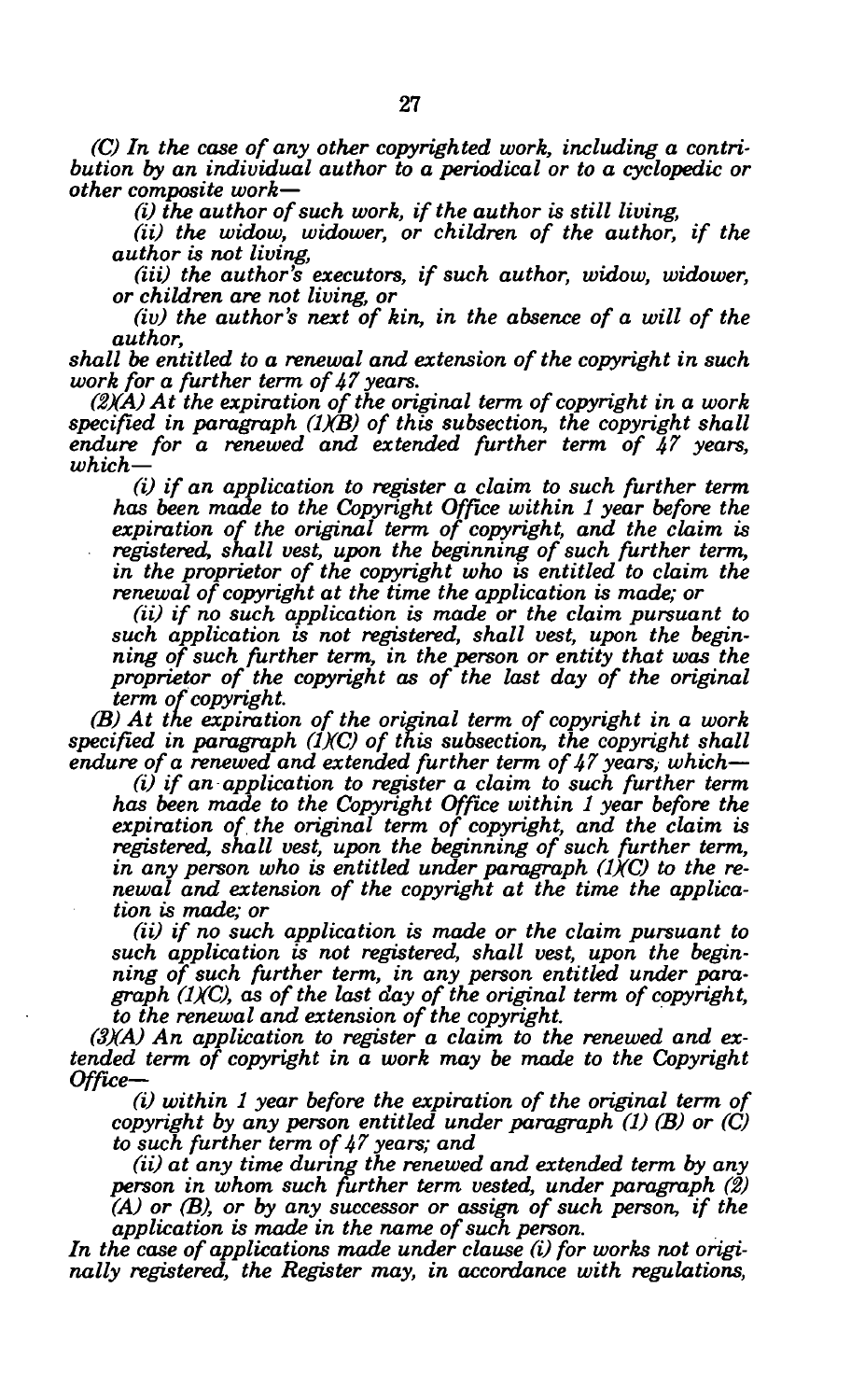*require an original term registration as a condition to the registration for the renewed and extended term, except in the case of a Berne Convention work whose country of origin is not the United States.* 

*(B) Such an application is not a condition of the renewal and extension of the copyright in a work for a further term of 47 years.* 

*(4XA) If an application to register a claim to the renewed and extended term of copyright in a work is not made within 1 year before the expiration of the original term of copyright in a work, or if the claim pursuant to such application is not registered, then a derivative work prepared under authority of a grant of a transfer or license of copyright that is made before the expiration of the original term of copyright, may continue to be used under the terms of the grant during the renewed and extended term of copyright without infringing the copyright, except that such use does not extend to the preparation during such renewed and extended term of other derivative works based upon the copyrighted work covered by such grant.* 

*(B) If an application to register a claim to the renewed and extended term of copyright in a work is made within 1 year before its expiration, and the claim is registered, the certificate of such registration shall constitute prima facie evidence as to the validity of the copyright during its renewed and extended term and of the facts stated in the certificate. The evidentiary weight to be accorded the certificate of a registration of a renewed and extended term of copyright made after the end of that 1-year period shall be within the discretion of the court.* 

*(C) If an application to register a claim in the first term of copyright is not made before expiration of the first term, the remedies of actual and statutory damages, attorney's fees, and seizure and forfeiture otherwise provided by sections 504, 505, and 509, respectively, shall not be available to the copyright owner for any act of infringement that commences before registration is made of a claim in the renewed and extended term of copyright, even if the infringing conduct continues after registration is made.* 

**\*\*\*\*\*\* \***  (c) TERMINATION OF TRANSFERS AND LICENSES COVERING EX-TENDED RENEWAL TERM.—In the case of any copyright substituting in either its first or renewal term on January 1, 1978, other than a copyright in a work made for hire, the exclusive or nonexclusive grant of a transfer or license of the renewal copyright or any right under it, executed before January 1, 1978, by any of the persons designated by [the second proviso of subsection (a)] *subsection*   $(a)(1)(C)$  of this section, otherwise than by will, is subject to termination under the following conditions:

(1) In the case of a grant executed by a person or persons other than the author, termination of the grant may be effected by the surviving person or persons who executed it. In the case of a grant executed by one or more of the authors of the work, termination of the grant may be effected, to the extent of a particular author's share in the ownership of the renewal copyright, by the author who executed it or, if such author is dead, by the person or persons who, under clause (2) of this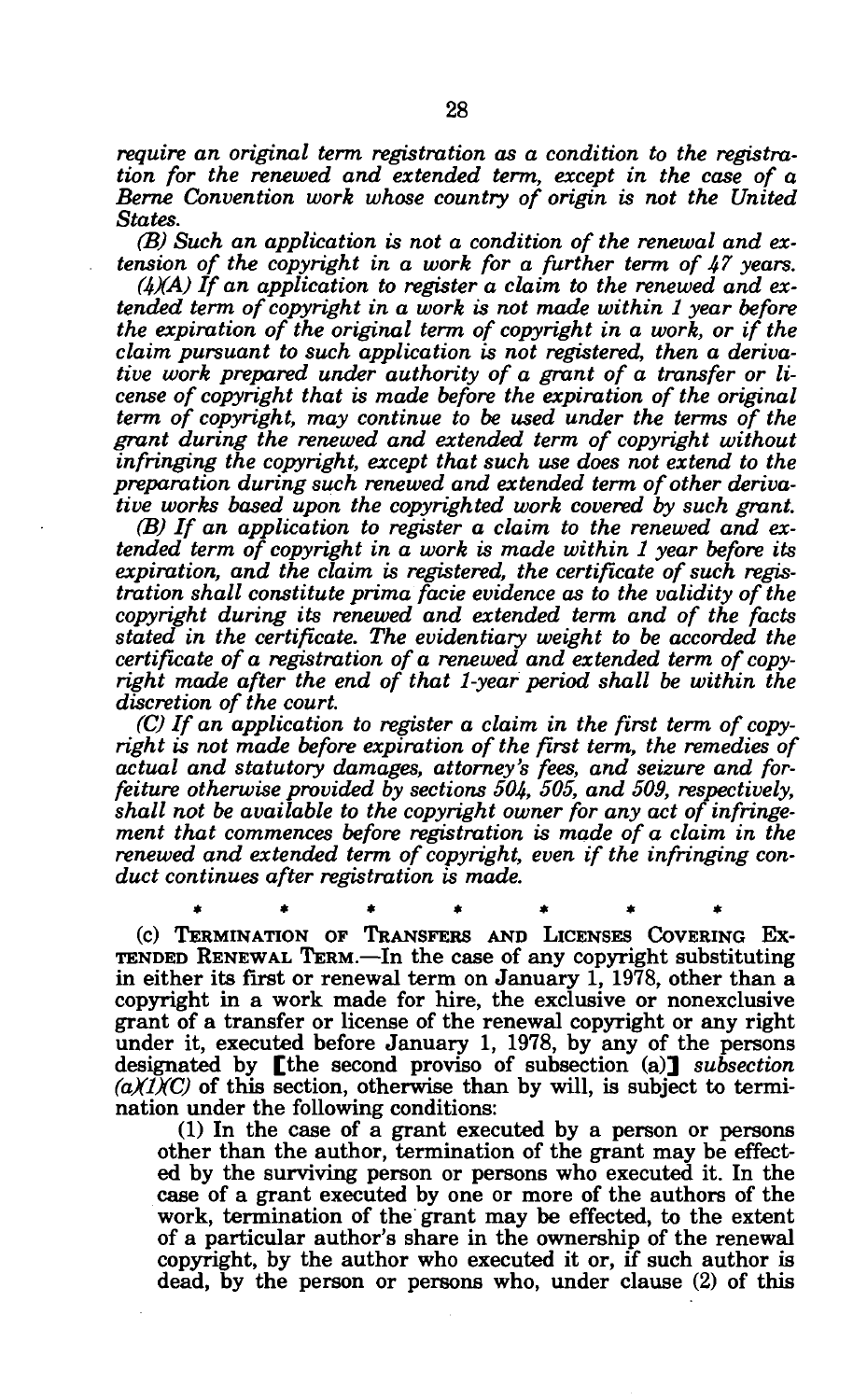subsection, own and are entitled to exercise a total of more than one-half of that author's termination interest.

CHAPTER 4—COPYRIGHT NOTICE, DEPOSIT, AND REGISTRATION

#### § 408. Copyright registration in general

(a) REGISTRATION PERMISSIVE.—[At any time during the subsistence of copyright in any published or unpublished work,] *At any time during the subsistence of the first term of copyright in any published or unpublished work in which the copyright was secured before January 1, 1978, and during the subsistence of any copyright secured on or after that date,* the owner of copyright or of any exclusive right in the work may obtain registration of the copyright claim by delivering to the Copyright Office the deposit specified by this section, together with the application and fee specified by sections 409 and 708. Such registration is not a condition of copyright protection.

# CHAPTER 5—COPYRIGHT INFRINGEMENT AND REMEDIES

## § 506. Criminal offenses

 $(a)$  \* \*

(e) FALSE REPRESENTATION.—Any person who knowingly makes a false representation of a material fact in the application for copyright registration provided for by section 409, *in the application for a renewal registration,* or in any written statement filed in connection with the application, shall be fined not more than \$2,500.

\*\*\*\*\*\* \*

**\*\*\*\*\*\* \*** 

## CHAPTER 7—COPYRIGHT OFFICE

 $\bullet$  . The set of the set of the set of the set of the set of the set of the set of the set of the set of the set of the set of the set of the set of the set of the set of the set of the set of the set of the set of the s (a) The following fees shall be paid to the Register of Copyrights: (1) on filing each application under section 408 for registration of a copyright claim or for a supplementary registration, including the issuance of a certificate of registration if registration is made, \$20;

(2) on filing each application for registration of a claim for renewal of a subsisting copyright **[in its first term]** under section 304(a), including the issuance of a certificate of registration if registration is made, [\$12;] *\$20;*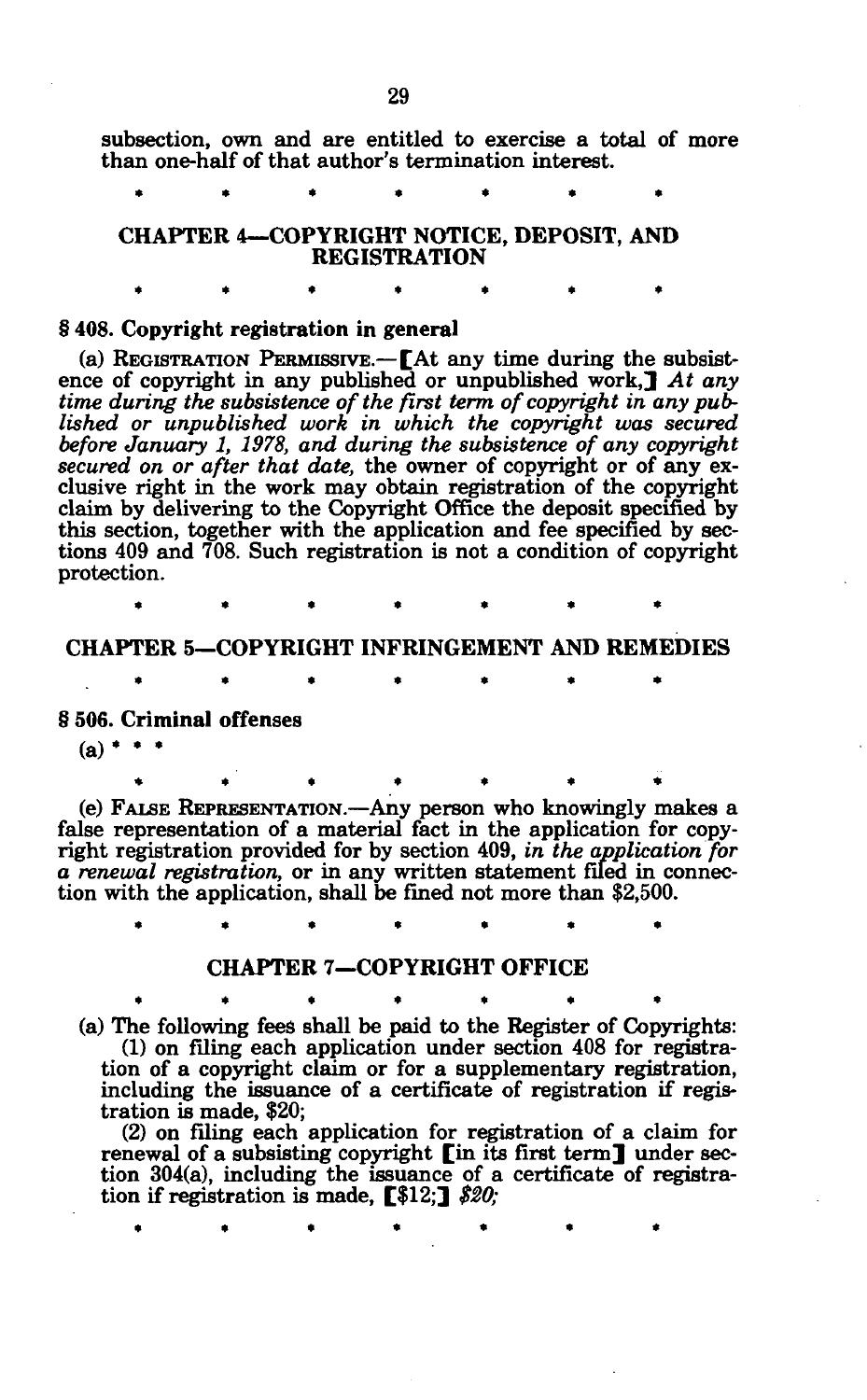## NATIONAL FILM PRESERVATION ACT OF 1988

#### [NATIONAL FILM PRESERVATION BOARD

#### [SALARIES AND EXPENSES

[For necessary expenses of the National Film Preservation Board in the Library of Congress, \$250,000: *Provided,* That the following may be cited as the "National Film Preservation Act of 1988":

[The Congress finds that—

 $\Gamma(1)$  motion pictures are an indigenous American art form that has been emulated throughout the world;

 $\Gamma(2)$  certain motion pictures represent an enduring part of our Nation's historical and cultural heritage; and

 $\Gamma(3)$  it is appropriate and necessary for the Federal Government to recognize motion pictures as a significant American art form deserving of protection.

**[SEC. 2. NATIONAL FILM REGISTRY.** 

[The Librarian of Congress (hereafter in this Act referred to as the "Librarian") shall establish a National Film Registry pursuant to the provisions of this Act, for the purpose of registering films that are culturally, historically, or aesthetically significant.

**[SEC. 3. DUTIES OF LIBRARIAN OF CONGRESS.** 

 $[(a)$  Powers.—(1) The Librarian shall, after consultation with the Board established pursuant to section 8, and pursuant to the rulemaking procedures provided in subchapter II of chapter 5 of title 5, United States Code, known as the Administrative Procedures Act—

 $\mathbf{f}(A)$  establish criteria for guidelines pursuant to which such films may be included in the National Film Registry, except that no film shall be eligible for inclusion in the National Film Registry until 10 years after such film's first theatrical release;

 $($ B) establish a procedure whereby the general public may make recommendations to the Board regarding the inclusion of films in such National Film Registry; and

 $\mathbf{F}(\mathbf{C})$  establish general guidelines so that film owners and distributors are able to determine whether a version of a film registered on the National Film Registry which is in their possession has been materially altered.

 $\Gamma(2)$  In addition, the Librarian shall-

 $\mathbf{f}(\mathbf{A})$  determine, from time to time, after consultation with the Board, which films satisfy the criteria developed pursuant to paragraph (1)(A) and qualify to be included in the National Film Registry, except that the Librarian shall not select more than 25 films per year for inclusion in such Registry;

 $\mathbb{R}(B)$  convene, from time to time, a panel of experts, as provided in subsection (b), solely to advise the Board on whether it is necessary to petition Congress to revise the definition of "material alteration";

 $\mathbf{C}(\mathbf{C})$  provide a seal to indicate that the film has been included in the National Film Registry as an enduring part of our national cultural heritage and such seal may then be used in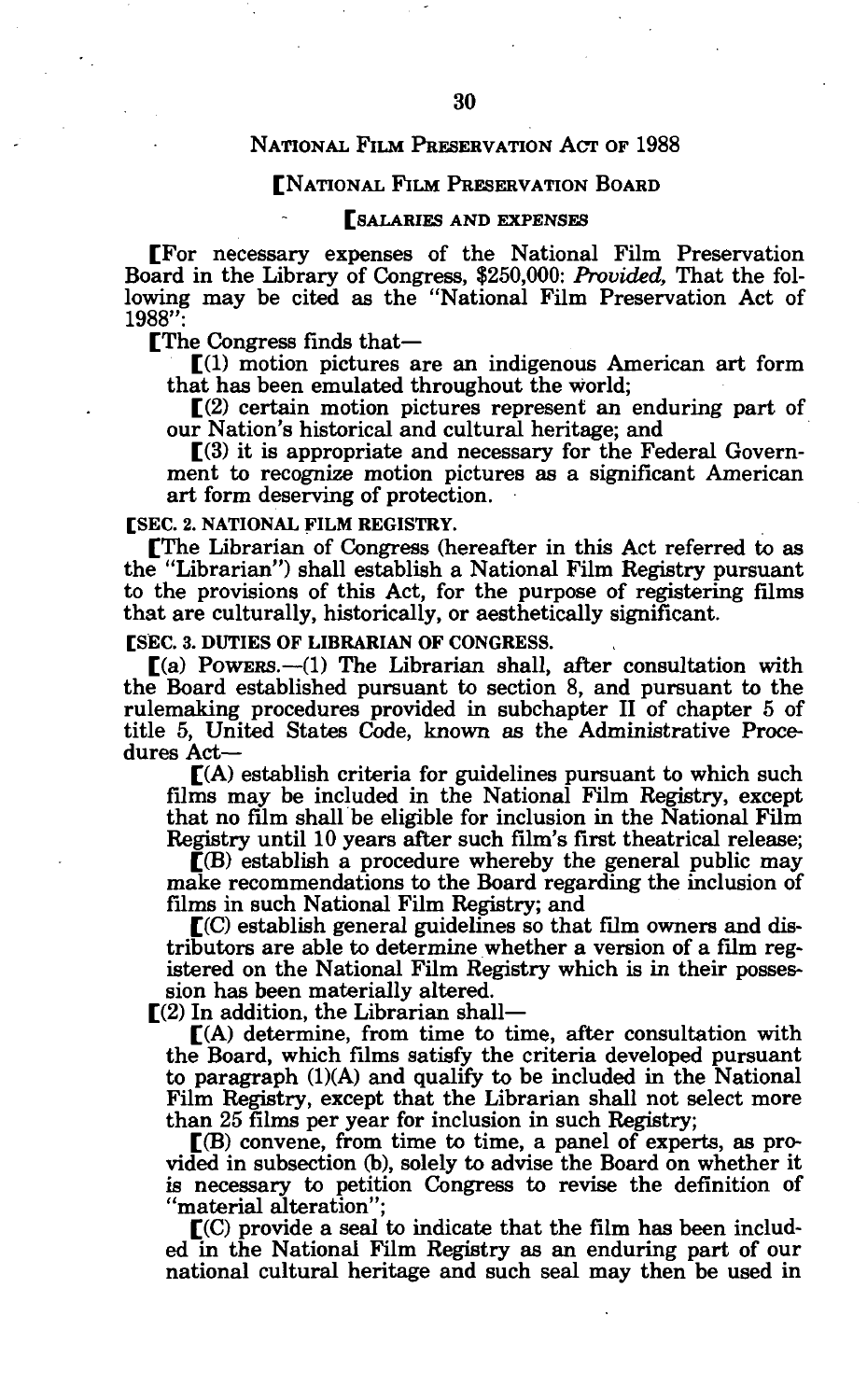the promotion of any version of such film that has not been materially altered; and

[(D) have published in the Federal Register the name of each film that is selected for inclusion in the National Film Registry.

 $[(3)(\overline{A})$  The Librarian shall submit annual reports to the appropriate Committees of the Congress listing films included on the National Film Registry and describing the criteria used in determining why specific films were included in the National Film Registry.

[(B) The first such report shall be submitted within 12 months after the date of enactment of this Act.

[(b) COMPOSITION OF PANEL.—The panel provided for in subsection (a)(2)(B) shall be chosen by the Librarian. It shall be comprised of four persons, one representative each from the Motion Picture Association of America and the National Association of Broadcasters, and one representative of the Directors Guild of America and one representative of the Screen Actors Guild of America. The Presidents of these four organizations shall recommend three nominees to serve on such panel.

 $C(c)$  APPEALS TO THE LIBRARIAN.—(1) The owner, exhibitor, or distributor of a film may appeal to the Librarian—

 $[(A)$  objecting to the Board's recommendation of such film for inclusion in the National Film Registry; or

 $\mathbb{I}(B)$  the determination that a version of a film which is included in the National Film Registry has been materially altered.

 $[(2)$  The Librarian shall refer such appeals to the Board for its recommendation.

[(c) REGISTRY COLLECTION.—The Librarian shall endeavor to obtain, by gift from the owner, an archival quality copy of an original version of each film included in the National Film Registry. All films so received by the Librarian shall be maintained in a special collection in the Library of Congress to be known as the "National Film Board Collection". The Librarian shall, by regulation, provide for reasonable access to films in such collection.

**[SEC. 4. LABELING REQUIREMENTS.** 

 $[(a)$  LABEL REQUIRED.—Except as otherwise provided in this section, no person shall knowingly distribute or exhibit to the public a materially altered version of a film included in the National Film Registry unless the version is labeled as required by this section.

 $\check{[}$ (b) EFFECTIVE DATE OF LABEL.—Except as provided in subsection (c), any labeling requirement established pursuant to this section shall be effective 45 days after publication in the Federal Register indicating that a film has been selected for inclusion in the National Film Registry.

 $\Gamma$ (c) Exceptions.—With respect to films intended for home use through either retail purchase or rental, the provisions of subsection (b) shall apply, however no requirements imposed under this section shall apply to—

 $[(1)$  a film which has been packaged for distribution prior to the effective date of such requirement with respect to such film, except that the provisions of this paragraph shall not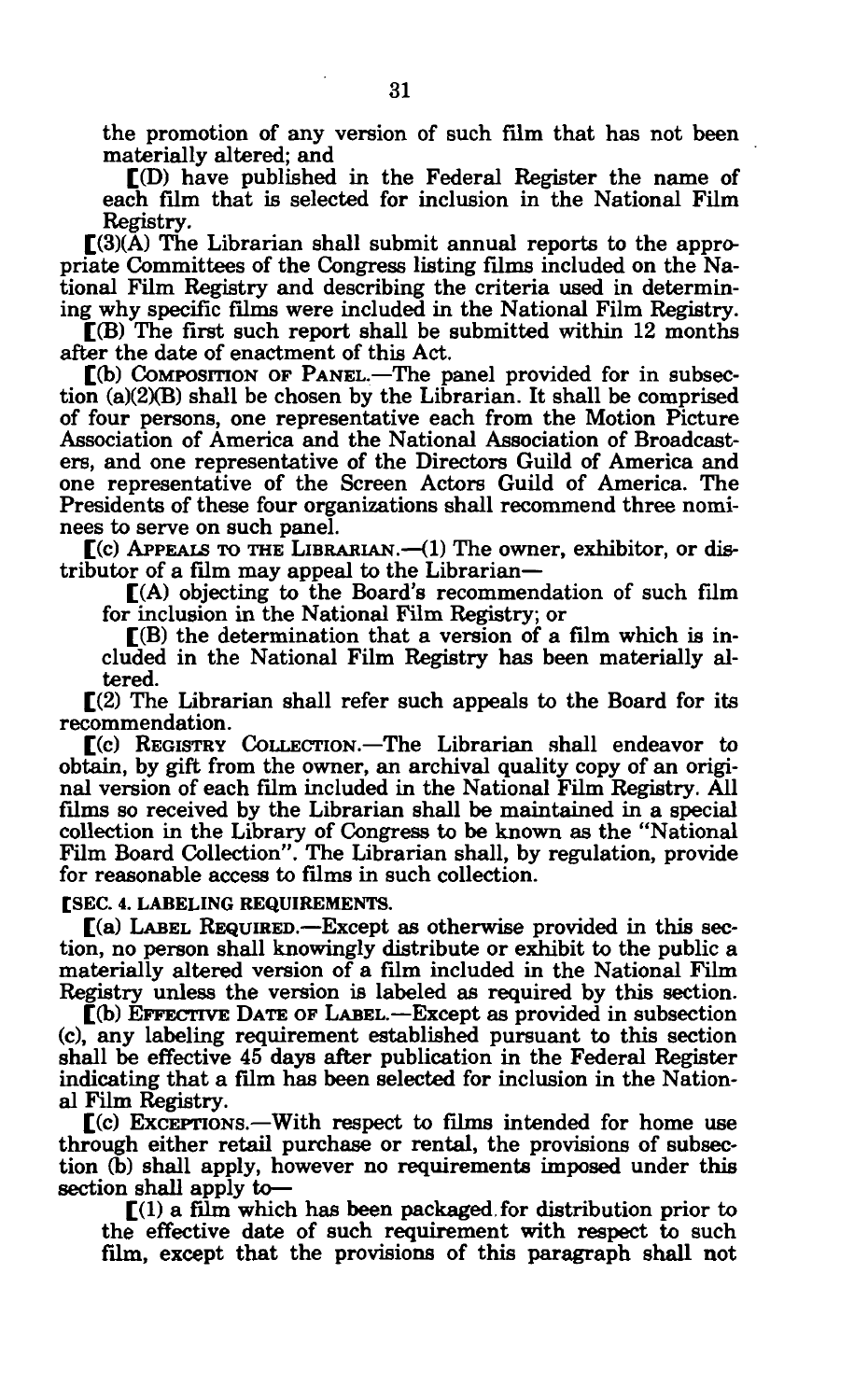apply if the packaging has been accelerated in contemplation of imposition of such requirement; or

 $\Gamma(2)$  a retail distributor of films for home use, other than a manufacturer or packager, who has in good faith relied on compliance with the provisions of this Act by the manufacturer, wholesaler, or packager of a film.

 $\Gamma$ (d) REQUIREMENTS OF THE LABEL.—(1)(A) A label for a materially altered version of a film, other than a colorized version, shall consist of a panel card immediately preceding the commencement of the film which bears the following statement:

["This is a materially altered version of the film originally marketed and distributed to the public. It has been altered without the participation of the principal director, screenwriter, and other creators of the original film.".

 $\Gamma(B)$  Such a label shall appear in a conspicuous and legible type.  $\overline{\Gamma}(2)(A)$  A label for a colorized version of a film shall consist of a panel card immediately preceding the commencement of the film which bears the following statement:

["This is a colorized version of a film originally marketed and distributed to the public in black and white. It has been altered without the participation of the principal director, screenwriter, and other creators of the original film.".

 $\Gamma(B)$  Such a label shall appear in a conspicuous and legible type.  $\Gamma(3)$ (A) A label for a film package of a materially altered film, other than a colorized version, shall consist of—

 $\Gamma(i)$  an area of a rectangle on the front of the package which bears the following statement:

["This is a materially altered version of a film originally marketed and distributed to the public. It has been altered without the participation of the principal director, screenwriter, and other creators of the original film."; and

[(ii) an area of a rectangle on the side of the package which bears the following statement:

["This is a materially altered version of the film originally marketed and distributed to the public. See front panel.'

 $\Gamma(B)$  Such labels shall appear in a conspicuous and legible type in contrast by typography, layout, or color with other printed matter on the package.

 $[(4)(A)$  A label for a film package of a colorized version of a film shall consist of—

 $\Gamma(i)$  an area of a rectangle on the front of the package which bears the following statement:

["This is a colorized version of a film originally marketed and distributed to the public in black and white. It has been altered without the participation of the principal director, screenwriter, and other creators of the original film", and

 $\Gamma$ (ii) an area of a rectangle on the side of the package which bears the following statement:

["This is a colorized version of original work. See front panel.".

 $\Gamma(B)$  Such labels shall appear in a conspicuous and legible type in contrast by typography, layout, or color with other printed matter on the package.

 $\overline{\mathbf{r}}$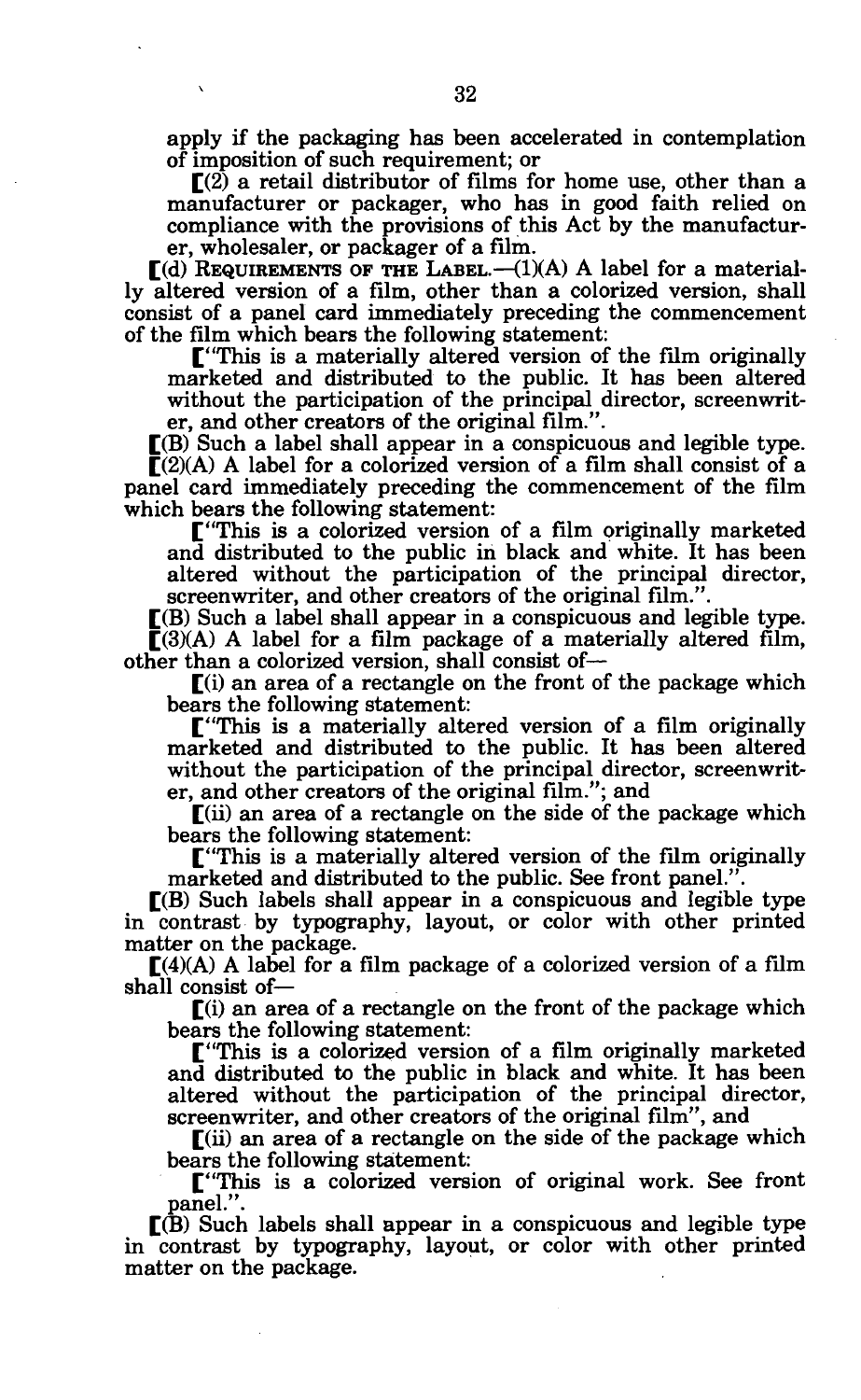**[SEC. 5 MISUSE OF SEAL.** 

[No person shall knowingly distribute or exhibit to the public a version of a film which bears a seal as described by section  $3(a)(2)(C)$  of this Act if such film-

 $\Gamma(1)$  is not included in the National Film Registry; or

 $[(2)$  is included in the National Film Registry, but such version has been materially altered.

#### **[SEC. 6. REMEDIES.**

[(a) JURISDICTION AND STANDING.—The several district courts of the United States shall have jurisdiction, for cause shown, to prevent and restrain violations of sections 4 and 5 of this Act upon the application of the Librarian to the Attorney General of the United States acting through the several United States Attorneys in their several districts.

 $\Gamma$ (b) RELIEF.—(1) Except as provided in paragraph (2), relief shall be limited to the prospective inclusion or application of, or removal of, a label as appropriate.

 $\mathbb{C}(2)$  In the case in which the Librarian finds a pattern or practice of the willful violation of this Act, the United States District Courts may order civil fines of not more than \$10,000 and appropriate injunctive relief.

**[SEC. 7. LIMITATIONS OF REMEDIES.** 

 $\Gamma$ (a) The remedies provided in section 6 shall be the exclusive remedies under this Act or any other Federal or State law, regarding the use of a seal as described by section  $3(a)(2)(C)$  or labeling of materially altered films.

[(b) No remedies under section 6 of this title shall be available with respect to any film which is exempted from the labeling requirements of this Act pursuant to section 4(c).

## **[SEC. 8. NATIONAL FILM PRESERVATION BOARD.**

[(a) NUMBER AND APPOINTMENT.—(1) The Librarian shall establish in the Library of Congress a National Film Preservation Board to be comprised of thirteen members, selected by the Librarian in accordance with the provisions of this paragraph. Each organization listed in subparagraphs (A) through (M) shall submit a list of not less than 3 qualified candidates to the Librarian. The Librarian shall appoint one member from each such list, submitted by the following organizations, and shall designate from the list an alternate who may attend those meetings to which the individual appointed to the Board cannot attend.

[(A) the Academy of Motion Picture Arts and Sciences:

 $\bar{[}$ (B) the Directors Guild of America;

[(C) the Writers Guild of America;

 $\Gamma$ (D) the National Society of Film Critics;

[(E) the Society for Cinema Studies;

 $\mathbb{F}(F)$  the American Film Institute;

 $\overline{C}(G)$  the Department of Theater, Film and Television, Col-

lege of Fine Arts at the University of California, Los Angeles; [(H) the Department of Cinema Studies in the Graduate

School of Arts and Science at New York University;

[(I) the University Film and Video Association;

 $\llbracket$ (J) the Motion Picture Association of America;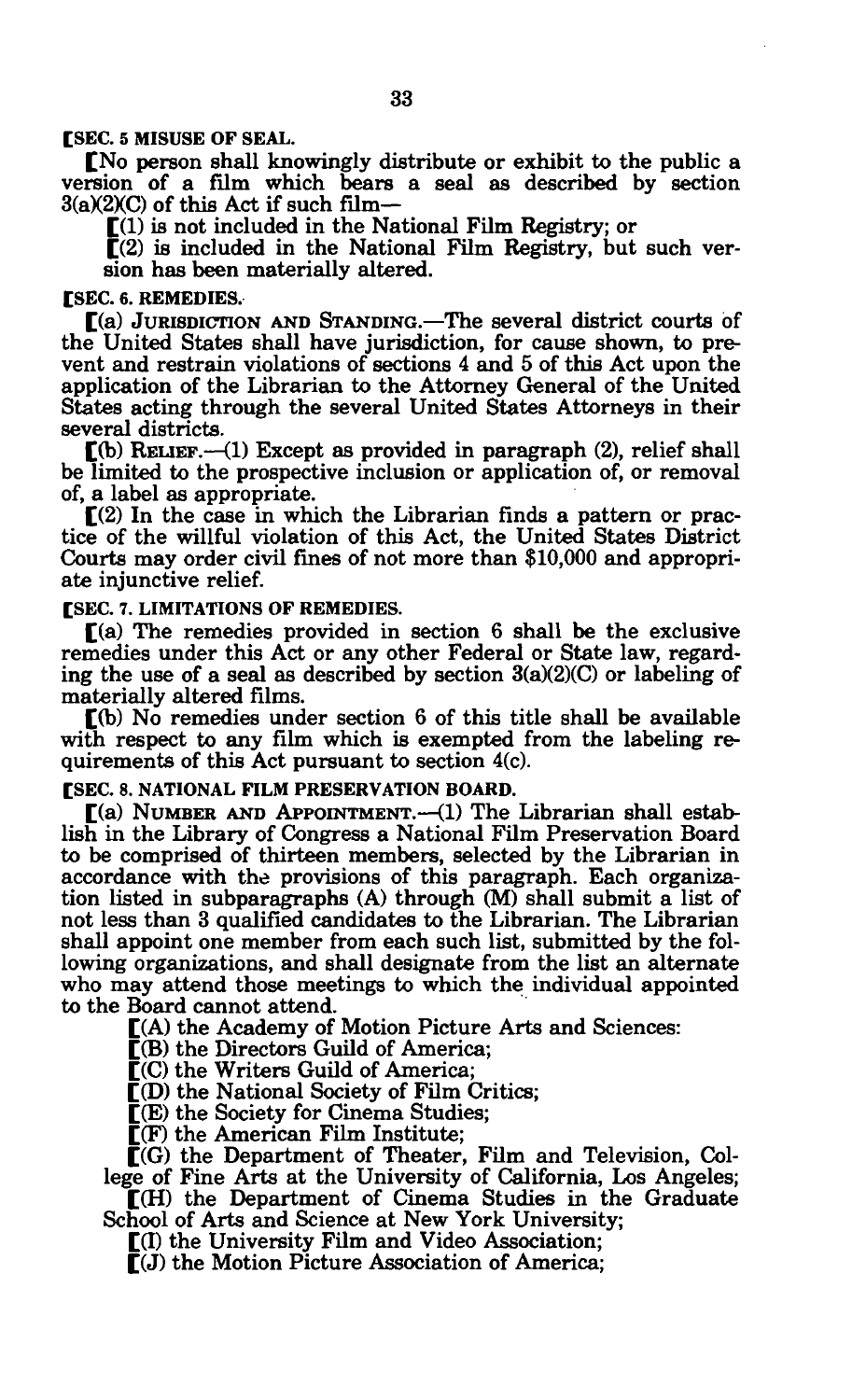$\mathbb{I}(\mathbf{K})$  the National Association of Broadcasters;

 $\overline{\Gamma}(L)$  the Association of Motion Picture and Television Producers; and

[(M) the Screen Actors Guild of America.

 $[2]$  Before the Librarian selects nominees for such Board, such Librarian shall request that each of the entities listed in paragraph (1) who do not currently have a nominee on such Board nominate three individuals to serve on such Board. No individual may serve on the Board for more than one term and each entity shall be represented a comparable number of times.

[(b) CHAIRPERSON.—The Librarian shall appoint one member to serve as Chairperson.

 $(C)$  TERM OF OFFICE. $-(1)$  The term of each member of the Board shall be 3 years.

 $[(2)$  A vacancy in the board shall be filled in the manner prescribed by the Librarian, except that no entity listed in subsection (a) may have more than one nominee on the Board at any one time. Appointments may be made under this subsection without regard to section 5311(b) of title 5, United States Code. Any member appointed to fill a vacancy before the expiration of the term for which his predecessor was appointed shall be appointed only for the remainder of such term.

[(d) QUORUM.—Seven members of the Board shall constitute a quorum but a lesser number may hold hearings.

[(e) BASIC PAY.—Members of the Board shall serve without pay. While away from their homes or regular places of business in the performance of services for the Board, members of the Board shall be allowed travel expenses, including per diem in lieu of subsistence, in the same manner as persons employed intermittently in Government service are allowed expenses under section 5703 of title 5 of the United States Code.

[(f) MEETINGS.—The Board shall meet at least twice each calendar year and the first such meeting shall be within 120 days after the effective date of this Act. Meetings shall be at the call of the Chairperson or a majority of its members.

[(g) CONFLICT OF INTERESTS.—The Librarian shall establish rules and procedures to address any potential conflict of interest between a member of the Board and responsibilities of the Board.

**[SEC. 9. STAFF OF BOARD; EXPERTS AND CONSULTANTS.** 

 $\Gamma$ (a) STAFF.—The Chairperson of the Board may appoint and fix the pay of such personnel as the Chairperson considers appropriate.

[(b) APPLICABILITY OF CERTAIN CIVIL SERVICE LAWS.—The staff of the Board may be appointed without regard to the provisions of title 5, United States Code, governing appointments in the competitive service, and may be paid without regard to the provisions of chapter 51 and subchapter III of chapter 53 of such title relating to classification and General Schedule pay rates, except that no individual so appointed may receive pay in excess of the annual rate of basic pay payable for GS-16 of the General Schedule.

[(c) EXPERTS AND CONSULTANTS.—The Chairperson of the Board may procure temporary and intermittent services under section 3109(b) of title 5, United States Code, but at rates for individuals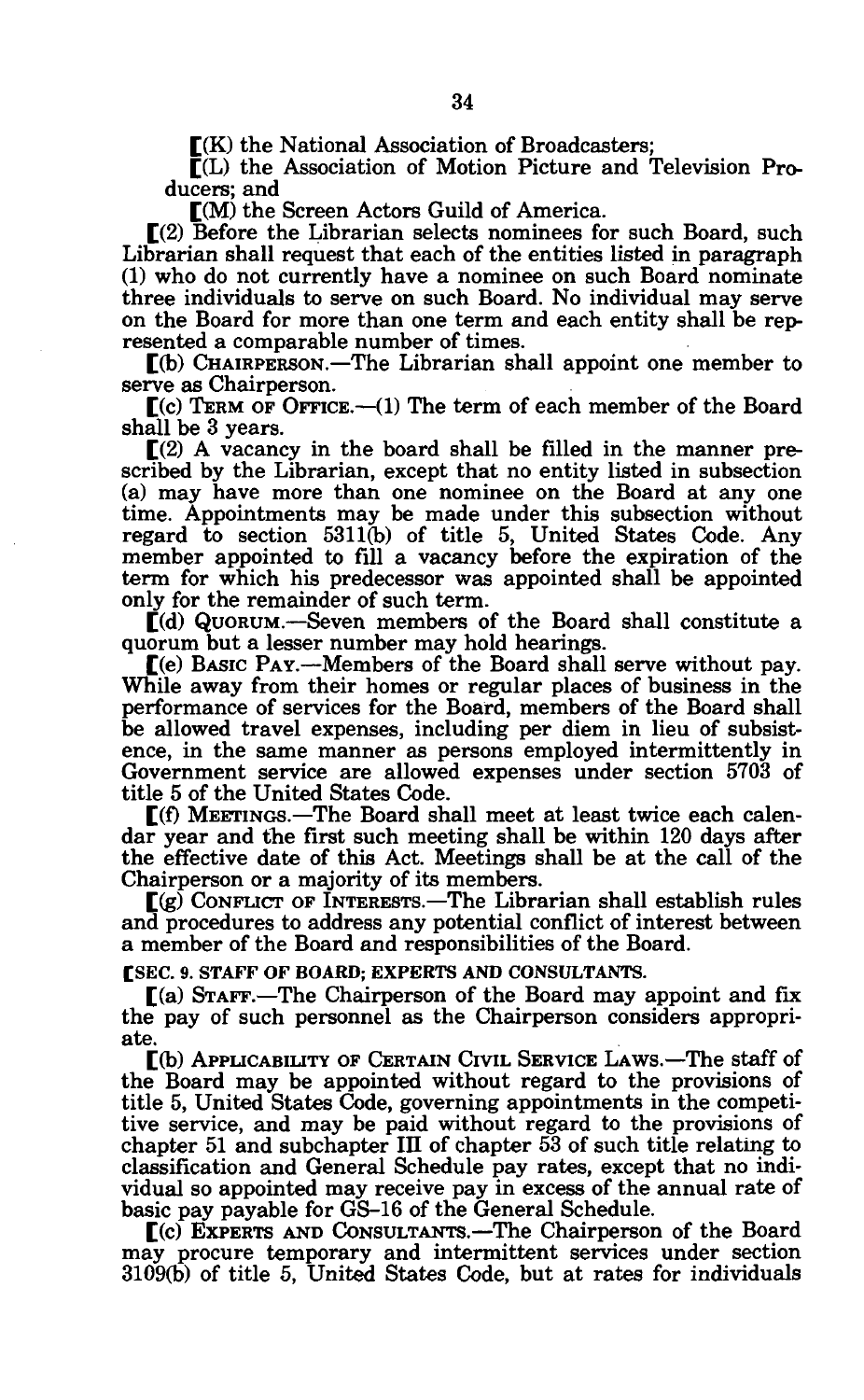not to exceed the daily equivalent of the maximum rate of basic pay payable for GS-15 of the General Schedule, and in no case may a Board member be paid as an expert of consultant.

#### **[SEC. 10. POWERS OF BOARD.**

[(a) IN GENERAL.—The Board may, for the purpose of carrying out its duties, hold such hearings, sit and act at such times and places, take such testimony, and receive such evidence, as the Board considers appropriate. The Board shall review nominations of films submitted to it for inclusion in the National Film Registry and consult with the Librarian with respect to the inclusion in the Registry, and with respect to the powers defined in section 3.

[(b) NOMINATION OF FILMS.—The Board shall consider, for inclusion in the National Film Registry, nominations submitted by representatives of the film industry, such as the guilds and societies representing actors, directors, screenwriters, producers, and film critics, film preservation organizations and representatives of academic institutions with film study programs. The Board shall not nominate more than 25 films a year for inclusion in the Registry

# **[SEC. 11. DEFINITIONS.**

[(a) DEFINITIONS FOR SECTIONS 1 THROUGH 13.—As used in sections 1 through 13:

 $\Gamma(1)$  The term "Librarian" means the Librarian of Congress.

 $\overline{C}(2)$  The term "film" means a feature-length, theatrical motion picture after its first theatrical release.

[(3) The term "Film package" means the original box, carton or container of any kind in which a videotape or disc is offered for sale or rental.

 $[(4)$  The term "Board" means the National Film Preservation Board.

[(5) The term "material alteration" means to colorize or to make other fundamental post-production changes in a version of a film for marketing purposes but does not include changes made in accordance with customary practices and standards and reasonable requirements of preparing a work for distribution or broadcast.

[(6) The term "to colorize" means to add color, by whatever means, to versions of motion pictures originally produced, marketed, or distributed in black and white.

 $\Gamma(7)$  The term "colorization" means the process whereby a film is colorized.

[(b) EXCLUSION FROM DEFINITION OF "MATERIAL ALTERNA-TION".—Excluded from the definition of "material alteration" are practices such as the insertion of commercials and public service announcements for television broadcast.

## **[SEC. 12. AUTHORIZATION OF APPROPRIATIONS.**

[To carry out the purposes of this Act, there are authorized to be appropriated to the Librarian of Congress, such sums as may be necessary to carry out the purposes of this Act, but in no fiscal year shall such sum exceed \$250,000.

#### **[SEC. 13. EFFECTIVE DATE.**

[The provisions of this Act shall be effective for three years beginning on the date of enactment of this Act. The provisions of this